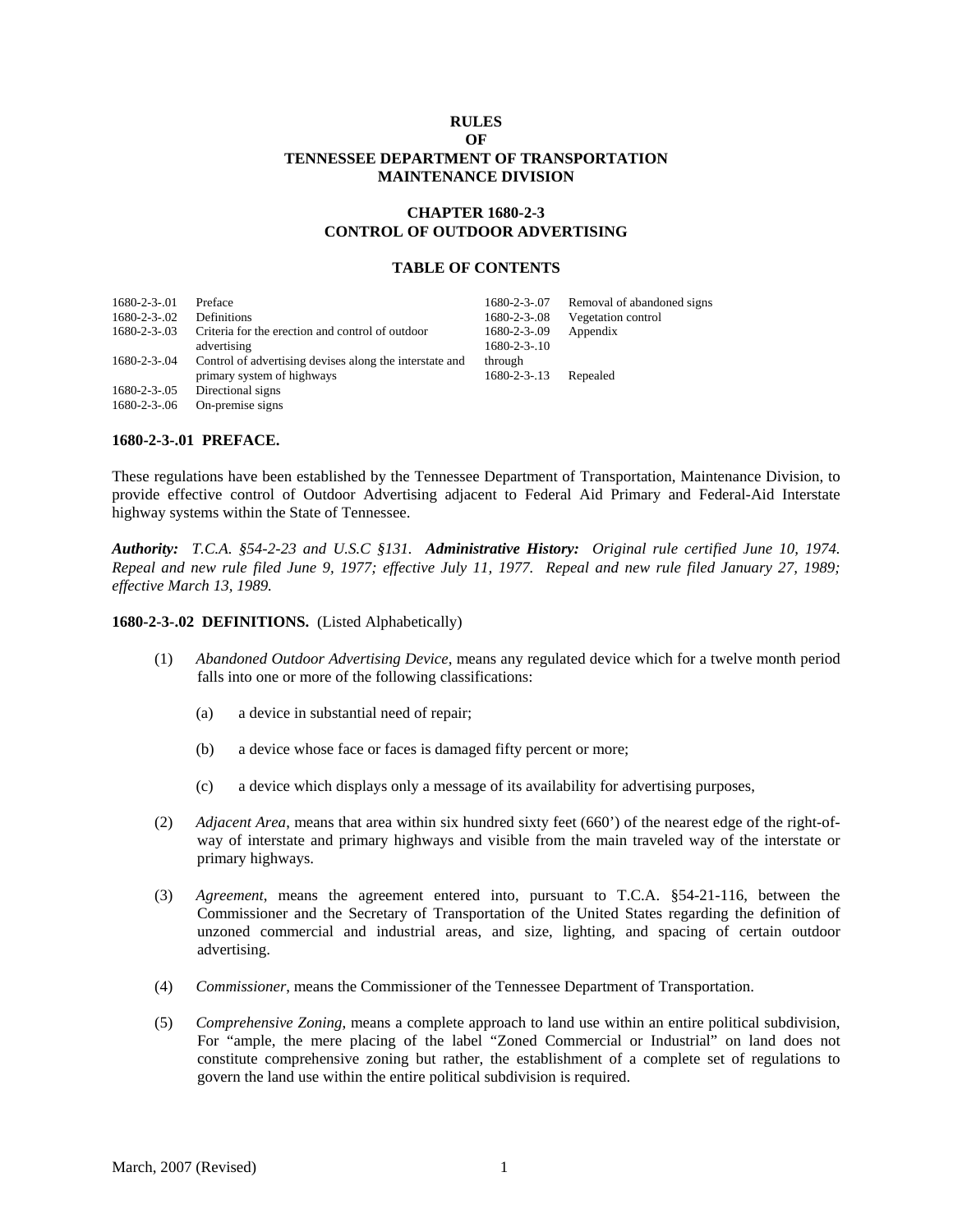- (6) *Department*, means the Tennessee Department of Transportation.
- (7) *Destroyed*, with respect to non-conforming and grandfathered non-conforming devices, means that fifty percent (50%) or more of the device's poles or posts are dislocated or damaged to the extent that any part of the stringers or sign face has fallen to the ground.
- (8) *Directional Signs*, means containing directional information about public places owned or operated by Federal, State, or local government or their agencies; publicly or privately owned natural phenomena, historic, cultural, scientific, educational, religious sites, and areas of natural scenic beauty or naturally suited for outdoor recreation.
- (9) *Double-faced, Back-to-Back, or '"V" Type Sign*, shall mean those configurations or multiple outdoor advertising structures, as those terms are commonly understood. In no instance shall these terms include two or more devices which are not physically contiguous or connected by the same structure or cross-bracing or, in the case of back-to-back or 'IV" type signs, located more than 15 feet apart at their nearest points.
- (10) *Erect*, means to construct, build, raise, assemble, place, affix, attain, create, paint, draw, or in any other way bring into being or establish, but does not apply to changes of copy treatment on existing outdoor advertising.
- (11) *Grandfather Non-Conforming Device*, means one which was lawfully erected prior to the passage of the state law which is located in a legal area as defined by the law but which does not meet the size, lighting, or spacing criteria as set forth in the Agreement entered into between the Department of Transportation and the Federal Highway Administration which is part of the law.
- (12) *Information Center*, means an area or site established and maintained at a Safety Rest Area for the purpose of informing the public of places of interest within this State and providing such other information as the Commissioner may consider desirable.
- (13) *Interstate System*, means that portion of the National System of Interstate and Defense Highways located within this State, as officially designated, or as may hereafter be so designated by the Commissioner and approved by the Secretary of Transportation of the United States, pursuant to the provisions of Title 23, United States Code.
- (14) *Main Traveled Way*, means the traveled way of a highway on which through traffic is Carried. In the case of a divided highway, the traveled way of each of the separated roadways for traffic in opposite directions is a main traveled way. It does not include such facilities as frontage roads, turning roadways, parking areas.
- (15) *Non-Conforming Device*, means one which was lawfully erected but which does not comply with the provisions of state law or state regulations passed at a later date or which fail to comply with state law or state regulations due to changed conditions.
- (16) *Official Signs and Notices*, means signs and notices erected and maintained by public officers or public agencies within their territorial or zoning jurisdiction and pursuant to and in accordance with direction or authorization contained in Federal, State, or local law for the purposes of carrying out an official duty or responsibility. Historical markers authorized by state Jaw and erected by State or local government agencies or non-profit historical societies may be considered official signs.
- (17) *Outdoor Advertising*, means any outdoor sign, display, device, bulletin, figure, painting, drawing, message, placard, poster, billboard, or other thing which is used to advertise or inform any part of the advertising or informative contents of which is located within an adjacent area and is visible from any place on the main traveled way of the state, interstate, or primary highway systems.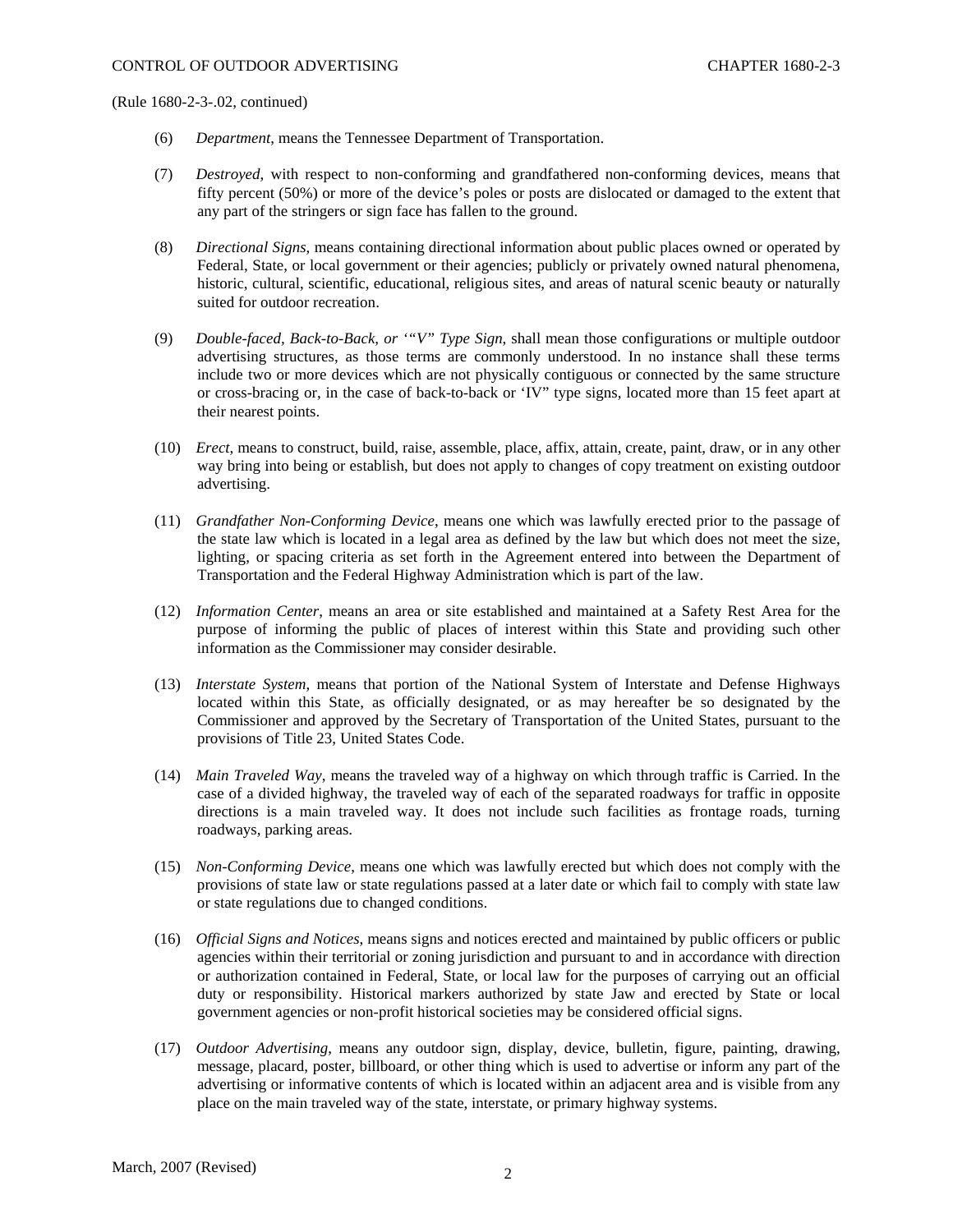- (18) *Parkland*, means any publicly owned land which is designated or used as a public park, recreation area, wildlife or waterfowl refuge, or historic site.
- (19) *Person,* means and includes an individual, a partnership, an association, a corporation, or other entity.
- (20) *Primary System,* means that portion of connected main highways located within this State, as officially designated, or as may be hereafter be so designated by the Commissioner and approved by the Secretary of Transportation of the United States, pursuant to the provisions of Title 23, United States Code.
- (21) *Safety Rest Area,* means an area or site established and maintained within or adjacent to the right-ofway by or under public supervision or control, for the convenience of the traveling public.
- (22) *Scenic Area,* means any area of particular scenic beauty or historical significance as determined by the Federal, State, or local officials having jurisdiction thereof and includes interests in lands which have been acquired for the restoration, preservation, and enhancement of scenic beauty.
- (23) *Service Club and Religious Notices,* means devices and notices, relating to non-profit service clubs, or charitable associations, or religious services.
- (24) *Traveled Way,* means the portion of roadway for the movement of vehicles, exclusive of shoulders.
- (25) *Unzoned Commercial or Unzoned Industrial,* means those areas in a political subdivision not comprehensively zoned, on which there are located one or more permanent structures within which a commercial or industrial business is actively conducted, and which are equipped with all customary utilities, facilities and open to the public regularly or regularly used by the employees of the business as their principle work station or which due to the nature of the business is equipped, staffed, and accessible to the public as is customary. It includes the area along the highway extended outward 600 feet from and beyond the edge of the regularly used area of said activity in each direction and a corresponding zone directly across a primary highway which is not also a limited or controlled access highway. All measurements shall be from the edge of the regularly used building, parking lots, storage, or processing area of the commercial or industrial activity, not from the property lines of the activity and shall be along or parallel to the edge of the pavement of the highway. The area created by the 600 foot measurement may not infringe upon a public parkland, public playground, public recreation area, scenic area, cemetery, or upon an area that is primarily residential in character. The area shall not include land across the highway from a commercial or industrial activity when said highway is an interstate or controlled access primary highway. None of the following, but not limited to the following, shall be considered commercial or industrial activities for the purpose of outdoor advertising.
	- (a) outdoor advertising structure.
	- (b) agricultural, forestry, ranching, grazing, farming, and related activities, including but not limited to wayside fresh produce stands.
	- (c) transient or temporary businesses and activities. All businesses and activities that qualify must be established at least 10 months before the location is eligible.
	- (d) businesses not recognizable at anytime of the year as a commercial or industrial activity from the main traveled way.
	- (e) activities more than 660 feet from the nearest edge of the right-of-way.
	- (f) activities conducted in a building principally used as a residence.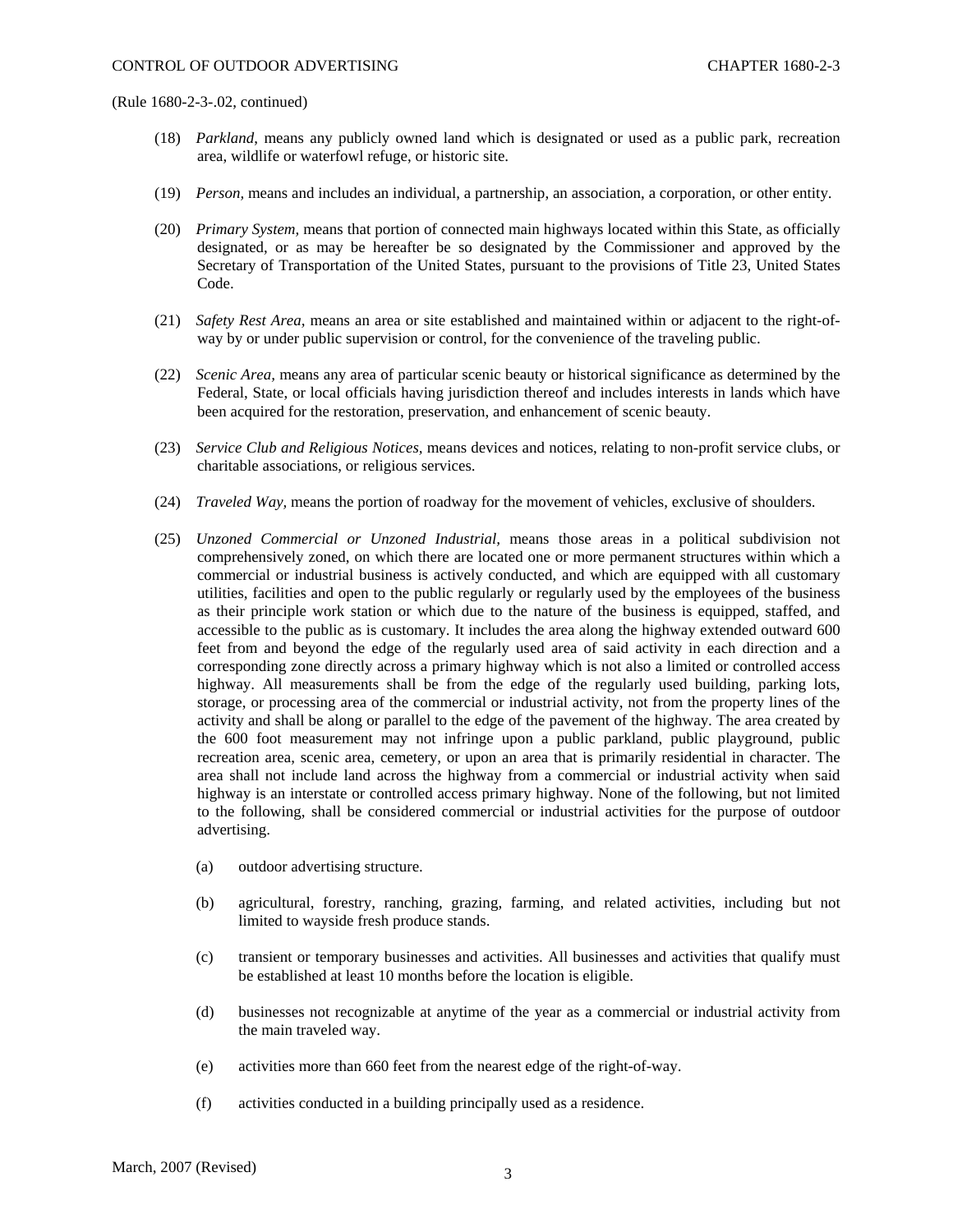(g) railroad tracks and minor sidings.

Note: The 600 feet shall be measured along the edge of the pavement nearest the commercial activity and from points which are perpendicular to the edge of pavement of the traveled way.

- (26) *Visible,* means capable of being seen (whether or not readable) without visual aid by a person of normal acuity.
- (27) *Zoned Commercial or Zoned Industrial,* means those areas in a comprehensively zoned political subdivision set aside for commercial or industrial use pursuant to the state or local zoning regulations, but shall not include strip zoning, spot zoning, or variances granted by the local political subdivision strictly for outdoor advertising.

*Authority: T.C.A. § 54-21-112. Administrative History: Original rule certified June 10, 1974. Repeal and refiled June 9, 1977; effective July 11, 1977. Repeal and new rule filed January 27, 1989; effective March 13, 1989. Amendment filed February 1, 1989; effective March 18, 1989. Public Necessity rule filed August 1, 2006; effective October 1, 2006 through March 15, 2007. Amendment filed December 21, 2006; effective March 6, 2007.* 

## **1680-2-3-.03 CRITERIA FOR THE ERECTION AND CONTROL OF OUTDOOR ADVERTISING.**

- (1) Restrictions on Outdoor Advertising adjacent to Interstate and Primary Highways:
	- (a) Outdoor Advertising erected or maintained within 660 feet of the nearest edge of the right-ofway and visible from the main traveled way are subject to the following restrictions:
		- 1. Zoning:

Outdoor Advertising must be located in areas zoned for commercial or industrial use or in areas which qualify for unzoned commercial or industrial use. (See Definition 1680-2- 3-.02, Paragraph 27)

- (i) The following types of advertising signs are not restricted by the zoning criteria:
	- (I) Directional and other official signs and notices including, but not limited to natural wonders, scenic, and historic attractions, which are authorized or required by law.
	- (II) Signs, displays, and devices advertising the sale or lease of property on which they are located.
	- (III) Signs, displays, and devices advertising activities conducted on the property on which they are located. (See Rule 1680-2-3-.06 for detailed description of an on-premise sign)
- 2. Size:
	- (i) The maximum total gross area for one outdoor advertising structure shall be 775 square feet, with a maximum height of 30 feet or maximum length of 60 feet (a 60'x30' sign is not allowed). All measurements shall be inclusive of any border and trim but exclusive of ornamental base or apron supports and other structural members.

In counties having a population greater than 250,000 the state will accept the particular county's standard size, but in no instance shall this standard size,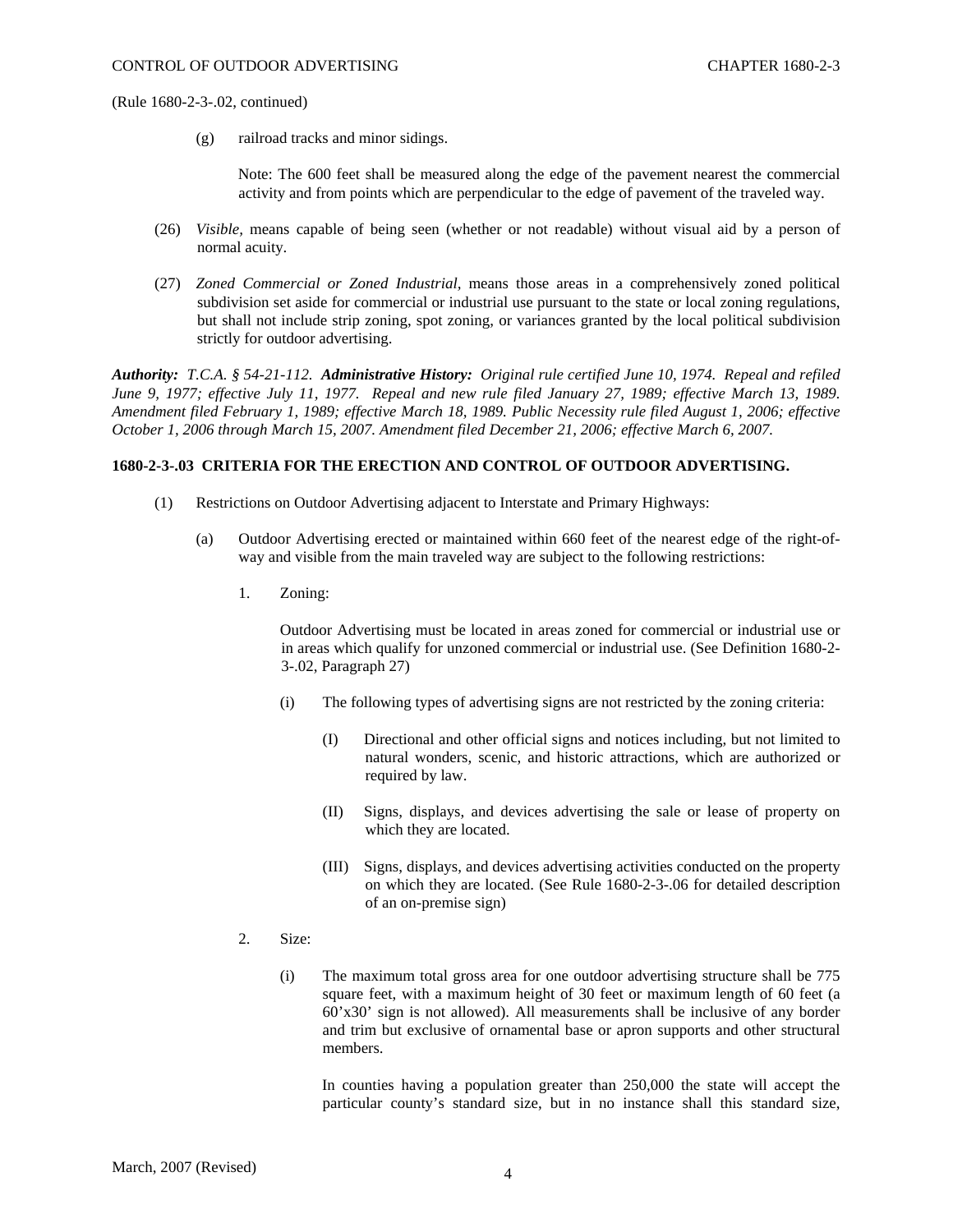determined by the local governing body, exceed 1200 square feet, inclusive of any border and trim and exclusive of ornamental base or apron supports and other standard members.

- (ii) The area shall be measured by the smallest square, rectangle, circle, or combination thereof which will encompass the entire sign.
- (iii) An outdoor advertising structure may contain one device per horizontal facing and may be stacked, back-to-back or V-type, but the total area of any facing may not exceed 775 square feet except as outlined above for counties with a population of 250,000 or greater.
- (iv) Diagrams are included in the Appendix to this issuance to further describe the size requirements.
- (v) Size criteria for directional signs is contained in §1680-2-3-.05.
	- (I) Signs, displays, and devices advertising the sale or lease of property on which they are located.
	- (II) Signs, displays, and device advertising activities conducted on the property on which they are located (on-premise).
- 3. Lighting:
	- (i) Outdoor advertising which contain, include, have attached or are illuminated by any flashing, intermittent or moving light, or lights which involve moving parts are prohibited, except that which gives public information, such as time, date, temperature, weather, or similar information.
	- (ii) Outdoor advertising which is not effectively shielded so as to prevent beams or rays of light from being directed at any portion of the traveled way of any Interstate or Federal-Aid Primary Highway and are of such intensity or brilliance as to cause glare or to impair vision of the driver of any motor vehicle, or which otherwise interferes with any driver's operation of a motor vehicle, are prohibited.
	- (iii) No outdoor advertising shall be so illuminated that it interferes with the effectiveness of, or obscures an official traffic sign, device, or signal.
- 4. Spacing:
	- (i) Interstate Highway Systems and Controlled Access Primary Highways
		- (I) No two structures shall be spaced less than 1000 feet apart on the same side of the highway.
		- (II) Outside the corporate limits of a municipality, or in a county having the metropolitan form of government, outside the urban services district, no structure may be located adjacent to or within one thousand feet (1,000') of an interchange or intersection at-grade, measured along the interstate or controlled access highway on the primary system from the nearest point of the beginning or ending of pavement widening at the exit or entrance to the main traveled way. Provided, however, that if the boundaries of the urban services district in a county having the metropolitan form of government,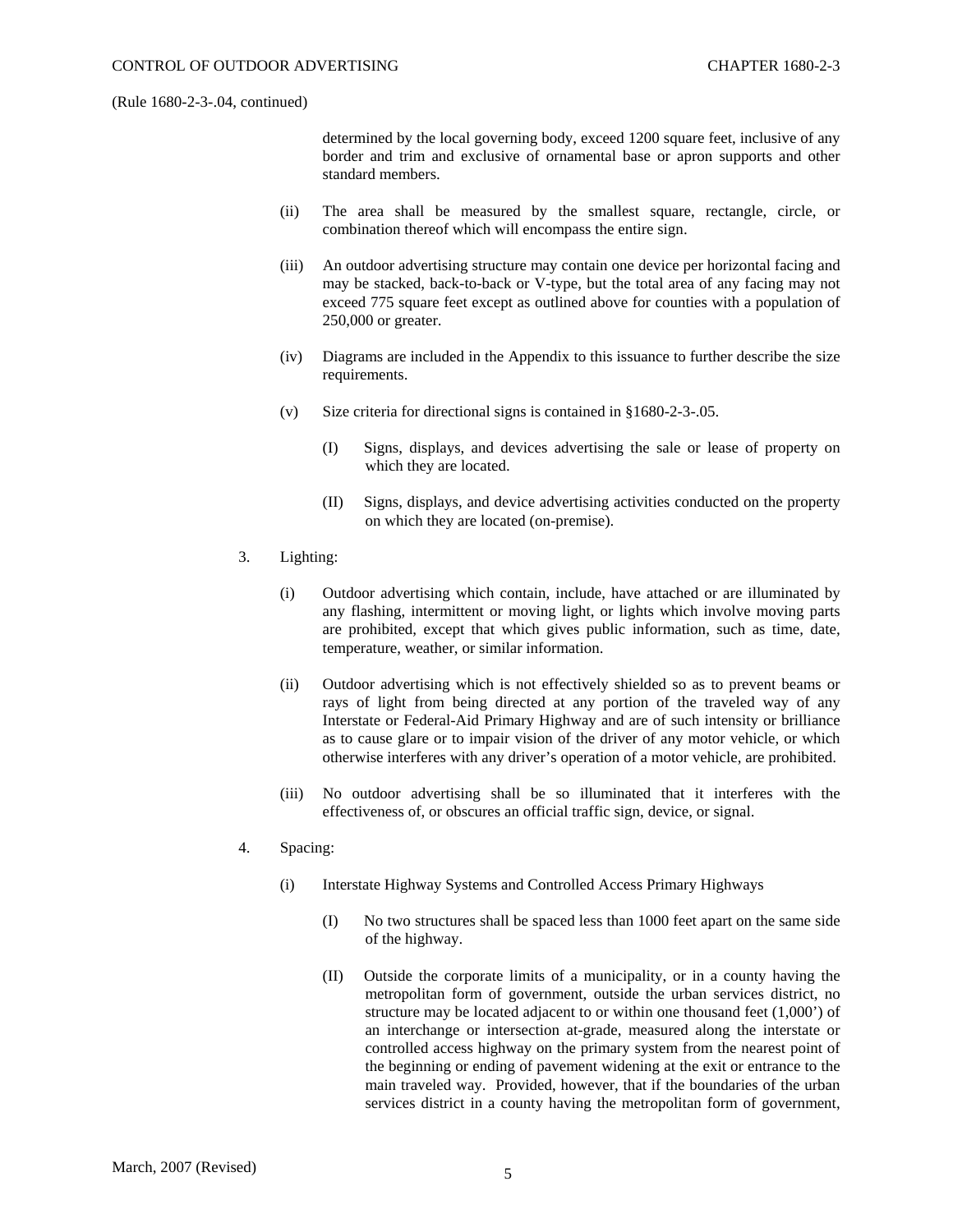overlap the corporate limits of a municipality, located within any such county, then the corporate limits shall be the prevailing factor for determining spacing of structures, rather than the urban services district boundaries. (See illustration in Appendix, page 90)

- (ii) Primary Highway System (Non-Controlled Access)
	- (I) Outside the corporate limits of a municipality, or in the case of a county having the metropolitan form of government, outside the urban services district, no two structures shall be spaced less than five hundred feet (500') apart on the same side of the highway. Provided, however, that if the boundaries of the urban services district in a county having the metropolitan form of government, overlap the corporate limits of a municipality located within any such county, then the corporate limits shall be the prevailing factor for determining spacing of structures, rather than the urban services district boundaries.
	- (II) Within the corporate limits of a municipality, or in the case of a county having the metropolitan form of government, within the urban services district boundaries, no two structures shall be spaced less than 100 feet apart on the same side of the highway.
- (iii) Spacing Exceptions

With respect to  $(I)$  of  $(i)$  and  $(I)$  and  $(II)$  of  $(ii)$ , structures may be spaced closer together when they are separated by buildings or other obstructions so that only one is visible from the main traveled way within the otherwise applicable spacing requirement at any one time. The applies to both Federal-Aid Interstate and Federal-Aid Primary routes.

(iv) Explanatory Notes

With respect to spacing requirements on both the Federal-Aid Interstate and Primary Highway Systems:

- (I) The following types of signs shall not be counted nor shall measurements be made from them for purposes of determining compliance with spacing requirements:
	- I. Directional and other official signs and notices.
	- II. Signs, displays, and devices advertising the sale or lease of the property on which they are located.
	- III. Signs, displays, and devices advertising activities conducted on the property on which they are located. (On Premise)
- (II) The minimum distance between outdoor advertising devices shall be measured along the nearest edge of pavement to the advertising device between points directly opposite the signs along each side of the highway. (See illustration in Appendix – page 91)
- 5. Application for New Outdoor Advertising Structures: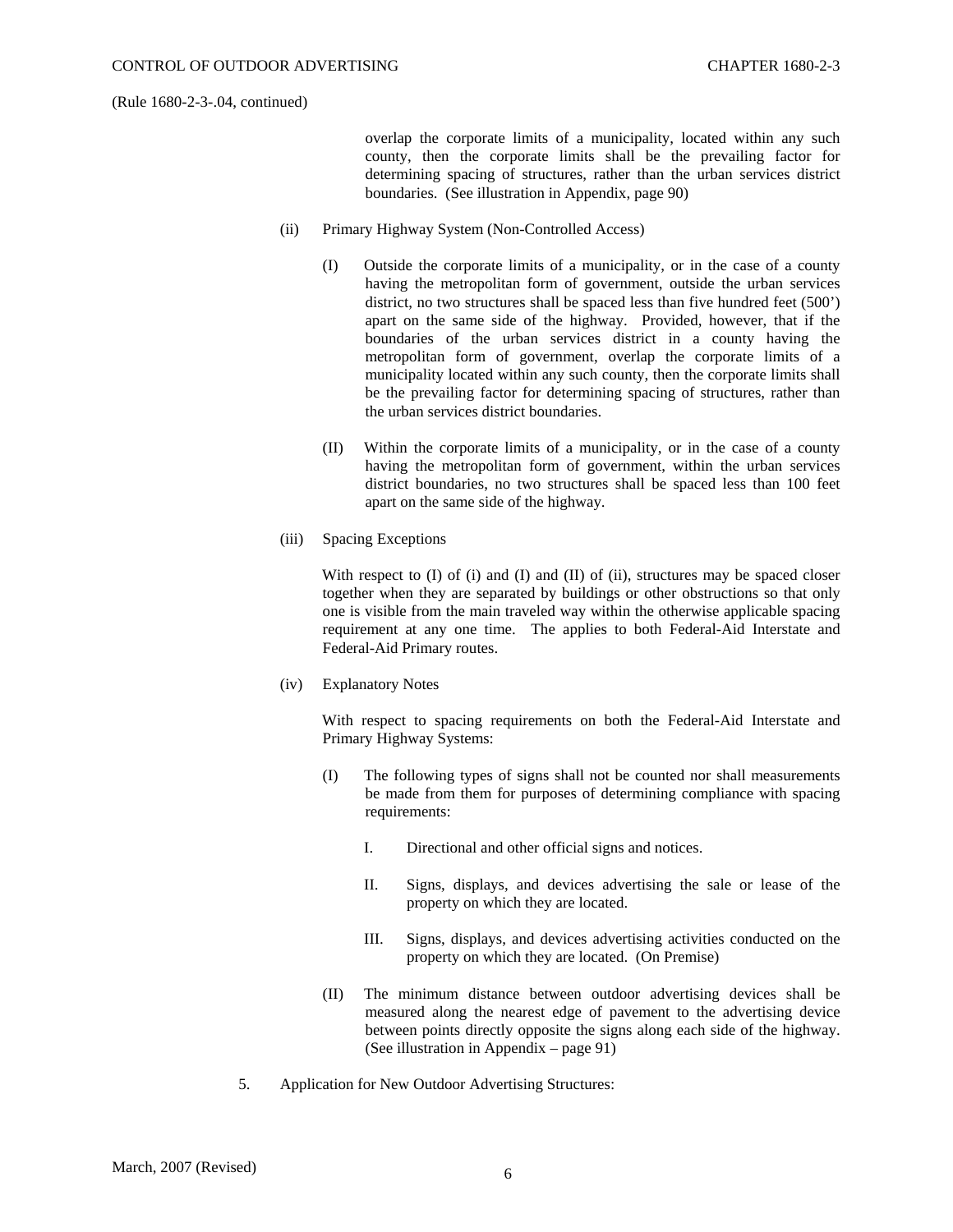No person shall begin construction of a new outdoor advertising device without first obtaining a permit. Applications are available from the Highway Beautification Office, Department of Transportation , Maintenance Division, Suite 400, James K. Polk Building, 505 Deaderick Street, Nashville, TN 37219. The following procedure must be met in order to obtain a permit for a new device. The following procedure must be met in order to obtain a permit for a new device.

- (i) An application for an outdoor advertising permit must be filed with the Highway Beautification Headquarters Office in Nashville accompanied by check or money order made payable to the Tennessee Department of Transportation for the seventy-five (\$75.00) dollar application fee. A detailed sketch of the location must be provided. Permit applications will be considered on a first come first serve basis. The applicant must either show proof of ownership of the property or submit a valid land lease or an affidavit signed by the property owner stating that permission has been given to erect this particular outdoor advertising device. The property owner's signature must be notarized. If a permit is issued, then one of the above types of permission must remain in effect for the life of the permit. If not, the permit may be revoked. No location will be considered unless the application has been filed in the Highway Beautification Headquarters Office. Incomplete applications with accompanying fees will be returned without action.
- (ii) The location listed on the application will be inspected in the field by the Department's outdoor advertising personnel. The location of the sign site must be clearly explained on a map and the actual location must be marked by an easily visible flag or stake; if not, the application will be denied.
- (iii) A serially numbered permit and metal tag will be issued for each approved application.
- (iv) Disapproved applications will be returned with a letter of explanation concerning the reason for the permit denial. Application fees are non-refundable for any type of denial.
- (v) The outdoor advertising owner must begin erection of the structure with the tag affixed or establish a pole or other similar device at the approved site and attach the tag thereto within sixty (60) days from the date the permit is issued. If this procedure has not been followed at the end of the sixty (60) day period, the permit shall be voidable. In addition, the outdoor advertising owner must complete the structure within one hundred eighty (180) days from the date the permit is issued. If the structure is not completed within the one hundred eighty (180) day period the permit shall be voidable.
- (vi) Outdoor advertising constructed prior to obtaining a permit and tag is subject to removal at the expense of the owner.
- (vii) Application forms and copies of the Rules and Regulations are available at the following Regional Highway Beautification Offices:

Region I - Highway Beautification Office P.O. Box 58 Concord Street Knoxville, TN. 37901 Telephone No. 615-594-6325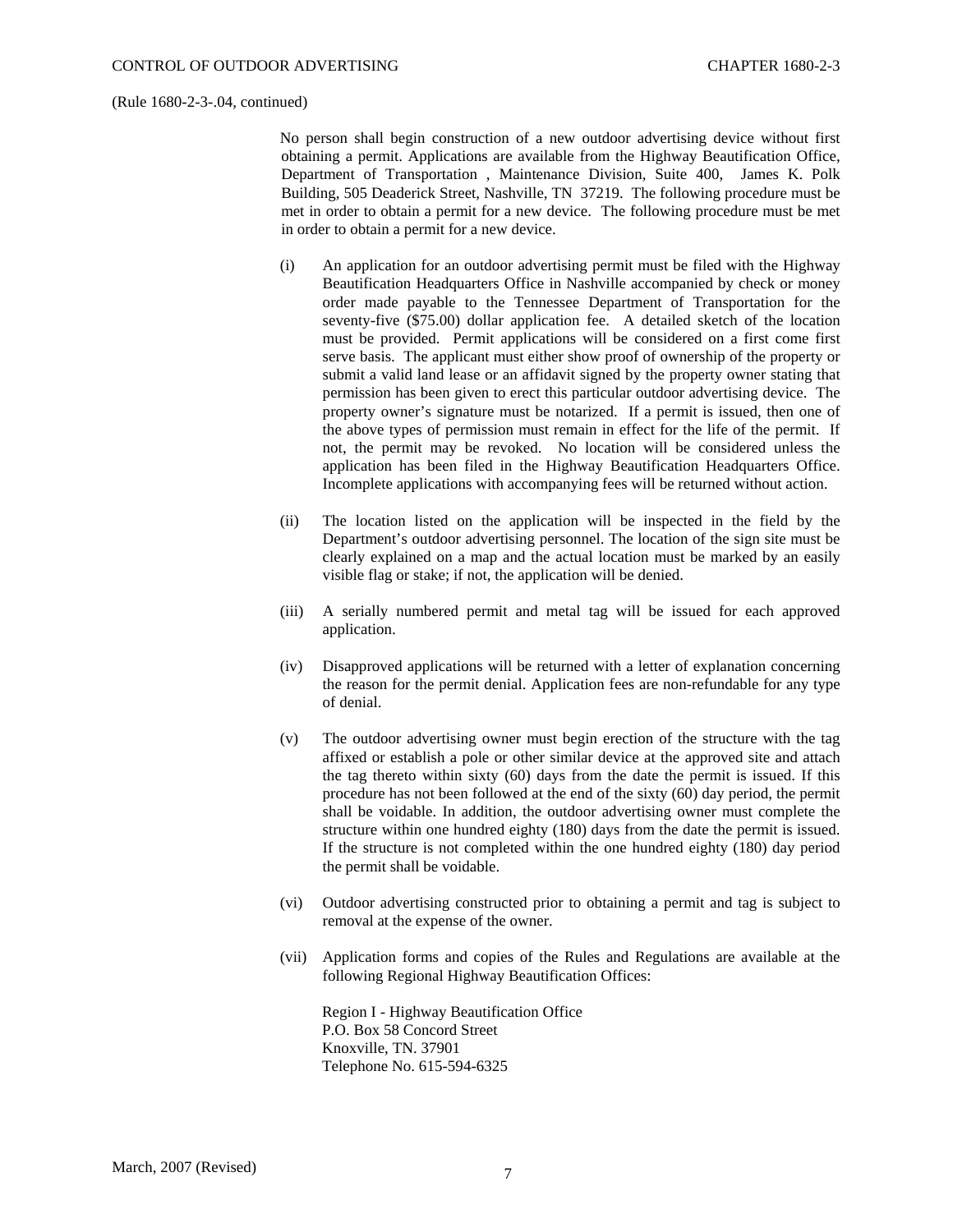Region 11 - Highway Beautification Office P.O. Box 22368 Cromwell Road Chattanooga, TN. 37422-2368 Telephone No. 615-892-3430 Region III - Highway Beautification Office 2200 Charlotte Avenue Nashville, TN. 37203 Telephone No. 615-320-8302

Region IV - Highway Beautification Office 120 State Street P.O. Box 429 Jackson, TN. 38301 Telephone No. 901-424-4110

6. Permits (Existing Outdoor Advertising Structures):

Unless otherwise provided in these rules no person shall construct, erect, operate, use, maintain, or cause, or permit to be constructed, erected, operated, used or maintained, any outdoor advertising visible from the main traveled way of Interstate or Primary Highway System without first obtaining from the Department a permit and tag authorizing the same. These permits are available from the Highway Beautification Office, Department of Transportation, Maintenance Division, Suite 400 James K. Polk Building, 505 Deaderick Street, Nashville, TN. 37219.

- (i) The cost of the permit and tag is seventy-five (\$75.00) dollars per face of an advertising device. A check or money order made payable to the Tennessee Department of Transportation should be submitted with the application form. The fee is based on the calendar year and is not subject to proration or refund. *Back-toback* structures are considered to have *two* faces. Round structures are considered to have three faces.
- (ii) The permit and tags shall be void January 1 of each year, if renewals for the next year are not completed between November 1 and December 31 inclusive.
- (iii) Each permit and tag is issued for a specific structure and site . The tag is not transferable to another location. (Under no circumstances may a permit and tag be transferred to another location.)
- (iv) Permit renewal information will be mailed to permit holders of record by November 1 of each year.
- (v) Each request for a permit and tag must be accompanied by a completed application.
- (vi) The tag must be affixed to the outdoor advertising at least four feet off the ground or the tag must be visible from the main traveled way and affixed to the pole nearest the highway or the lower corner of the advertising nearest the highway. If the current tag is not attached, as described herein, the device will be considered illegal. However, if vegetation located on the right-of-way prevents visibility the department will waive the visibility requirement.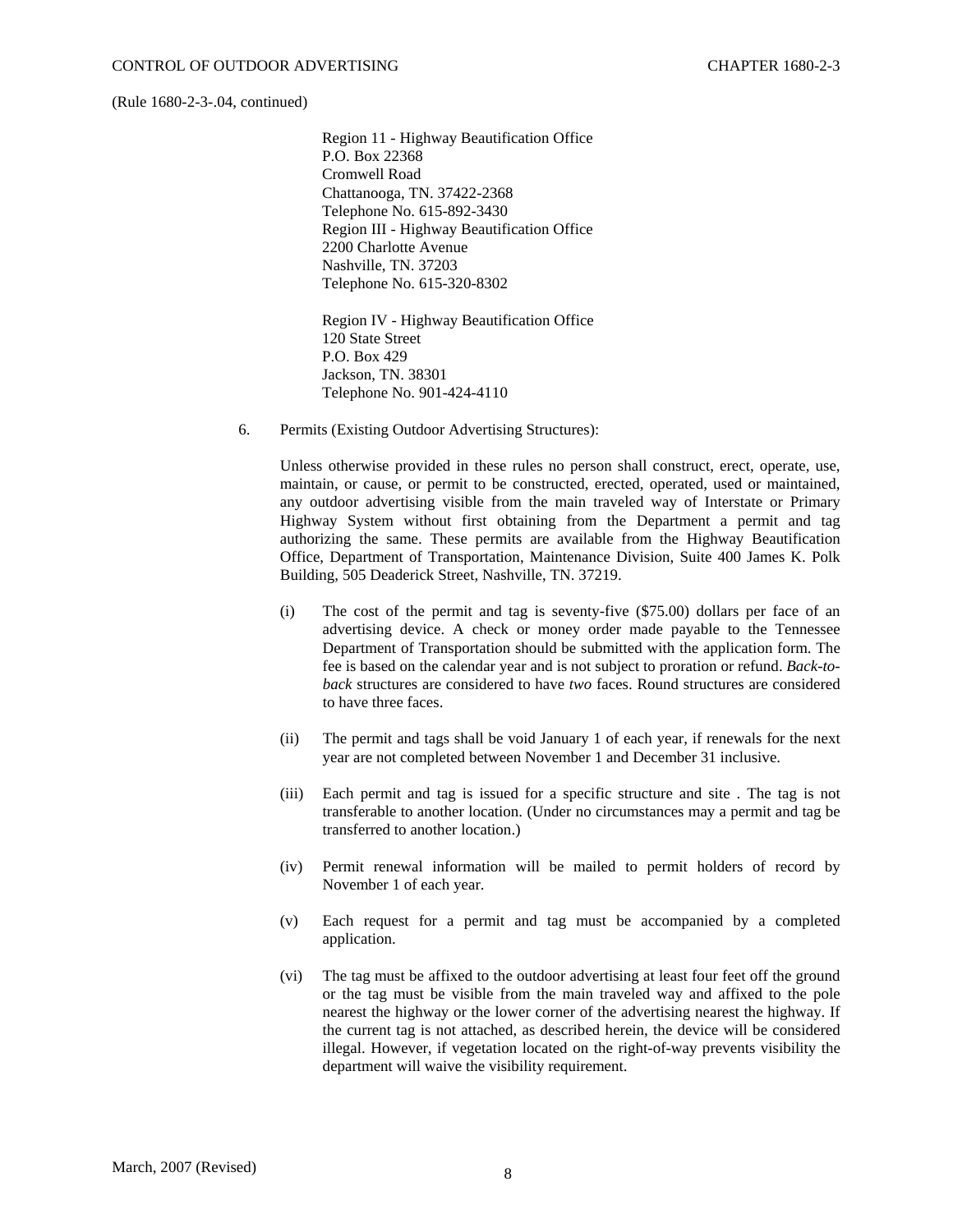- (vii) A replacement tag for stolen, vandalized, or lost tags is available at a cost of ten (\$10.00) dollars per replacement tag upon a written request.
- (viii) If a permit holder desires to transfer a permit to another holder, then he or she must notify the Highway Beautification Office of his or her intentions in written form and must include a transfer fee of two (\$2.00) dollars per permit.
- (2) Restrictions on Outdoor Advertising adjacent to Interstate and Primary Highway Systems beyond 660 feet of the nearest edge of the right-of-way outside of urban limits are as follows: Effective as of July 1, 1976.
	- (a) Control of outdoor advertising devices and displays extends to outdoor advertising devices and displays located beyond 660 feet of the nearest edge of the right-of-way of the Federal-Aid Interstate and Primary Systems outside of urban areas erected with the purpose of their message being read from the main traveled way of such systems. Such signs, displays, or devices are prohibited, whether or not in commercial or industrial areas, unless they are of a class or type allowed within 660 feet of the nearest edge of the right-of-way of such systems outside of commercial or industrial areas.

Explanatory Note;

Art Urban Area, as defined in Title 23, United States Code, Section 101, means an urbanized area, or an urban place as designated by the Bureau of the Census having a population of five thousand (5000) or more and not within boundaries to be fixed by responsible State and local officials in cooperation with each other, subject to approval by the Secretary of the United States Department of Transportation.

(3) Landmark Signs

Signs lawfully in existence on October 22, 1965, determined by the Commissioner, subject to the concurrence of the Secretary of Transportation of the United States, to be landmark signs, including signs on farm structures, or natural surfaces, of historic or artistic significance, the preservation of which would be consistent with the purposes of this section, are not required to be removed. Landmark signs are exempt from permit and fee requirements.

Explanatory Note:

Reasonable maintenance, repair, and restoration of a landmark sign is permitted. Substantial change in the size, lighting, or message content will terminate its exempt status.

*Authority: T.C.A. § 54-21-112. Administrative History: Original rule certified June 10 1974. Repeal and new rule filed June 9, 1977; effective July 11, 1977. Repeal and new rule filed January 27, 1989; effective March 13, 1989. Amendment filed December 21, 2006; effective March 6, 2007.* 

**1680-2-3-.04 CONTROL OF NON-CONDFORMING AND GRANDFATHERED NON- CONFORMING ADVERTISING DEVICES ALONG THE INTERSTATE AND PRIMARY SYSTEM OF HIGHWAYS.**  Those outdoor advertising devices legally in existence on April 4, 1972 shall be entitled to remain in place and in use until compensation for removal has been made.

- (1) Grandfathered non-conforming devices as defined in § 1680-2-3-.02, paragraph 11, and nonconforming devices as defined in § 1680-2-3-.02, paragraph 15, may remain in place, subject to restrictions set forth herein, until such time as they may be purchased.
	- (a) Restrictions on non-conforming and grandfathered non-conforming devices are as follows: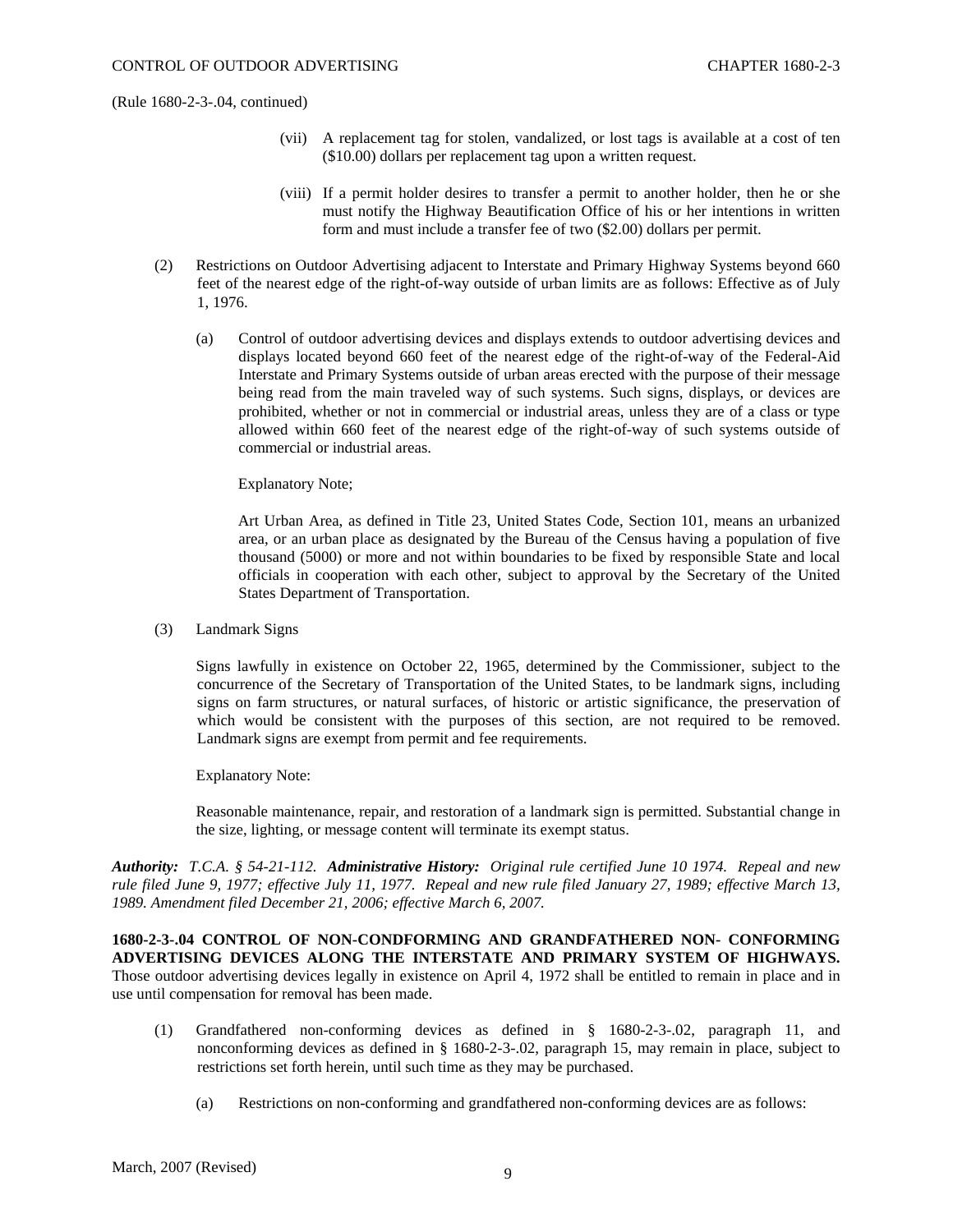- 1. Maintenance beyond customary maintenance will not be allowed. Customary maintenance is defined as the replacement of the sign face or stringers, but not the replacement of any pole, post, or support structure.
- 2. Under no circumstances may the location be changed.
- 3. Extension or changing height above ground level or enlargement of the sign face will not be allowed.
- 4. Lighting cannot be added to an unilluminated sign.
- 5. Reflective material cannot be added to an unreflectorized sign.
- (2) A lawfully permitted non-conforming device or grandfathered non-conforming device that has been destroyed or damaged beyond what may be repaired through customary maintenance may be rebuilt or repaired beyond customary maintenance only if all of the following conditions are satisfied:
	- (a) The destruction of or damage to the device must have been caused by vandalism or some other criminal or tortious acts, excluding any negligent or intentional acts of the permit holder or any party acting by permission of, with the knowledge of, or in concert with the permit holder and/or sign owner.
	- (b) No device may be rebuilt and/or repaired without the prior written approval of the Regional Highway Beautification Office for the administrative region of the Tennessee Department of Transportation in which the device is located.
	- (c) The current holder of the permit or sign owner, if different, must submit a written request for approval to the appropriate Regional Highway Beautification Office, which written request must provide, at a minimum:
		- 1. Proof of the date and cause of the destruction of and/or damage to the device**,** including a copy of the police report made with respect to the vandalism or other criminal or tortious act causing such destruction or damage; and
		- 2. A general description of the manner in which it is proposed to rebuild and/or repair the device.
	- (d) No post, pole or other support structure, or any component of the device other than the sign face or stringers, will be approved for replacement or repair without proof that such post, pole, support structure, or other component of the device was destroyed or damaged by an act of vandalism or some other criminal or tortious act.
	- (e) The device must be rebuilt and/or repaired in such manner that it replicates the original device, including specifically as follows:
		- 1. The rebuilt and/or repaired device must remain or be rebuilt in the exact same location as the original device; and
		- 2. The rebuilt and/or repaired device must have the same height, size, and dimensions as the original device; and
		- 3. Each post, pole, other support structure, or other component of the device**,** including the sign face and stringers, must be rebuilt and/or repaired with materials that replicate the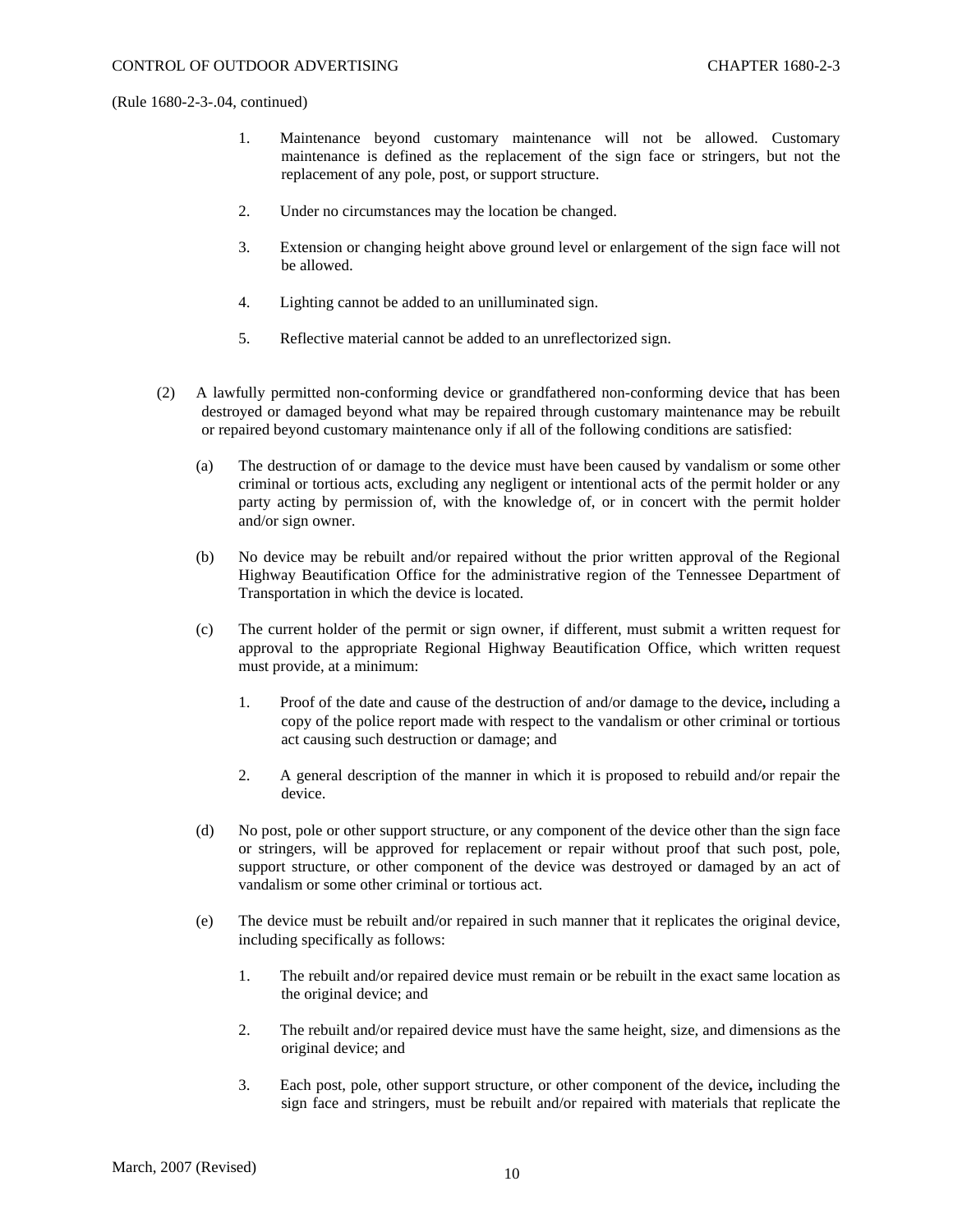materials used to construct that same component in the original device (e.g., wood for wood, steel for steel, etc.); and

- 4. No component may be added to the original device, including no lighting if the original sign was not illuminated, no reflective material if the original sign was not reflectorized, and no changeable message technology on the sign face if not included on the original sign.
- (f) The rebuilding and/or repair of the device must be completed within twelve (12) months after the date on which the original device was destroyed and/or damaged or the device will be treated as an abandoned outdoor advertising device.
- (3) Except as provided in paragraph (2) of this rule above, any previously permitted non-conforming device or grandfathered non-conforming device that is destroyed by natural disaster, natural attrition, or any other cause whatsoever shall not continue to be permitted under this Chapter.

*Authority: T.C.A. §54-21-112. Administrative History: Original rule certified June 10, 1974. Repealed and refiled June 9, 1977; effective July 11, 1977. Repeal and new rule filed January 27, 1989; effective March 13, 1989. Amendment filed February 1, 1989; effective March 18, 1989. Public Necessity rule filed August 1, 2006; effective October 1, 2006 through March 15, 2007. Amendment filed December 21, 2006; effective March 6, 2007.* 

**1680-2-3-.05 DIRECTIONAL SIGNS.** Directional devices must meet the following criteria:

- (1) Directional Signs shall not exceed the following size limits:
	- (a) Maximum area 150 square feet
	- (b) Maximum height 20 feet
	- (c) Maximum length 20 feet
- (2) All dimensions include border and trim, but exclude supports.
- (3) The lighting requirements are explained in §1680-2-3-.03.
- (4) Spacing of Directional Signs:
	- (a) Each location of a directional sign must be approved by the Department.
	- (b) No directional sign may be located within 2000 feet of an intersection or interchange at grade measured along the interstate system or controlled access highway. Measurement shall be made from the nearest point of the beginning or ending of pavement widening at the exit from or entrance to the main traveled way.
	- (c) No directional sign may be located within 2000 feet of a rest area, parkland, or scenic area.
	- (d) No two directional signs facing in the same direction of travel shall be spaced less than one (1) mile apart:
		- 1. Not more than three (3) directional signs pertaining to the same activity facing the same direction of travel shall be erected along a single route approaching the activity.
		- 2. Signs located adjacent to the Interstate System shall be within 75 air miles of the activity.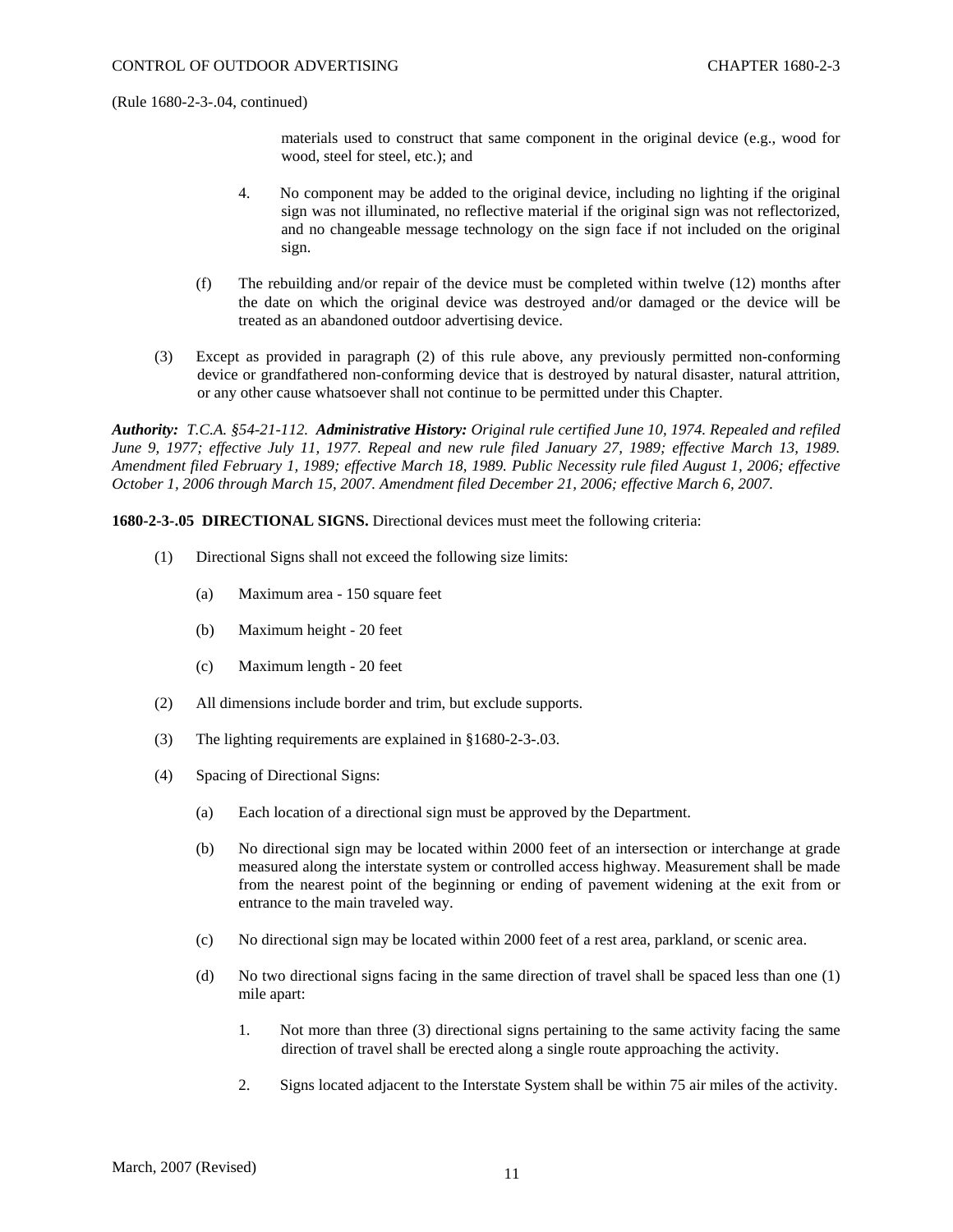- 3. Signs located adjacent to the Primary System shall be within 50 air miles of the activity.
- (5) Message Content Directional Signs

The message on directional signs shall be limited to the identification of the attraction or activity and directional information useful to the traveler in locating the attraction, such as mileage, route numbers, and exit-numbers. Descriptive words or phrases and pictorial or photographic representations of the activity or its environs are prohibited.

- (6) Selection Methods and Criteria
	- (a) In determining whether privately owned attractions or activities can be eligible for directional signing the following must be met:
		- 1. The site must fall into one of the categories as listed in §1680-2-3-.02, paragraph 8.
		- 2. The attraction or activity must document that it is nationally or regionally known in the Southeastern United States.
		- 3. It must be determined that the activity or attraction is of outstanding interest to the traveling public.
	- (b) All applications for directional signing must be submitted to the Highway Beautification Headquarters Office in Nashville, Tennessee, whose personnel will determine eligibility.

If an application is approved, a metal identification tag will be issued at no cost to the sign owner. This tag will be displayed on the pole nearest the highway, at least four (4) feet off the ground and visible from the highway. This tag is a permanent identification of the sign.

- (7) The following directional devices are prohibited:
	- (a) Signs advertising activities that are illegal under Federal or State Laws or regulations in effect at the location of such devices or at the location of such activities.
	- (b) Devices located in such manner as to obscure or otherwise interfere with the effectiveness of an official traffic sign, signal or device, or obstruct or interfere with the driver's view of approaching, merging, or intersecting traffic.
	- (c) Devices which are erected or maintained upon trees or painted or drawn upon rocks or other natural features.
	- (d) Obsolete signs.
	- (e) Devices which are structurally unsafe or in disrepair.
	- (f) Devices which move or have any animated or moving parts.
	- (g) Devices located in rest areas, parklands, or scenic areas.
- (8) Civic or Service Club Signs
	- (a) Any civic or service club sign that is requested shall be approved by the Regional Engineer. Such requests shall be rejected if they encroach any primary or interstate right-of-way.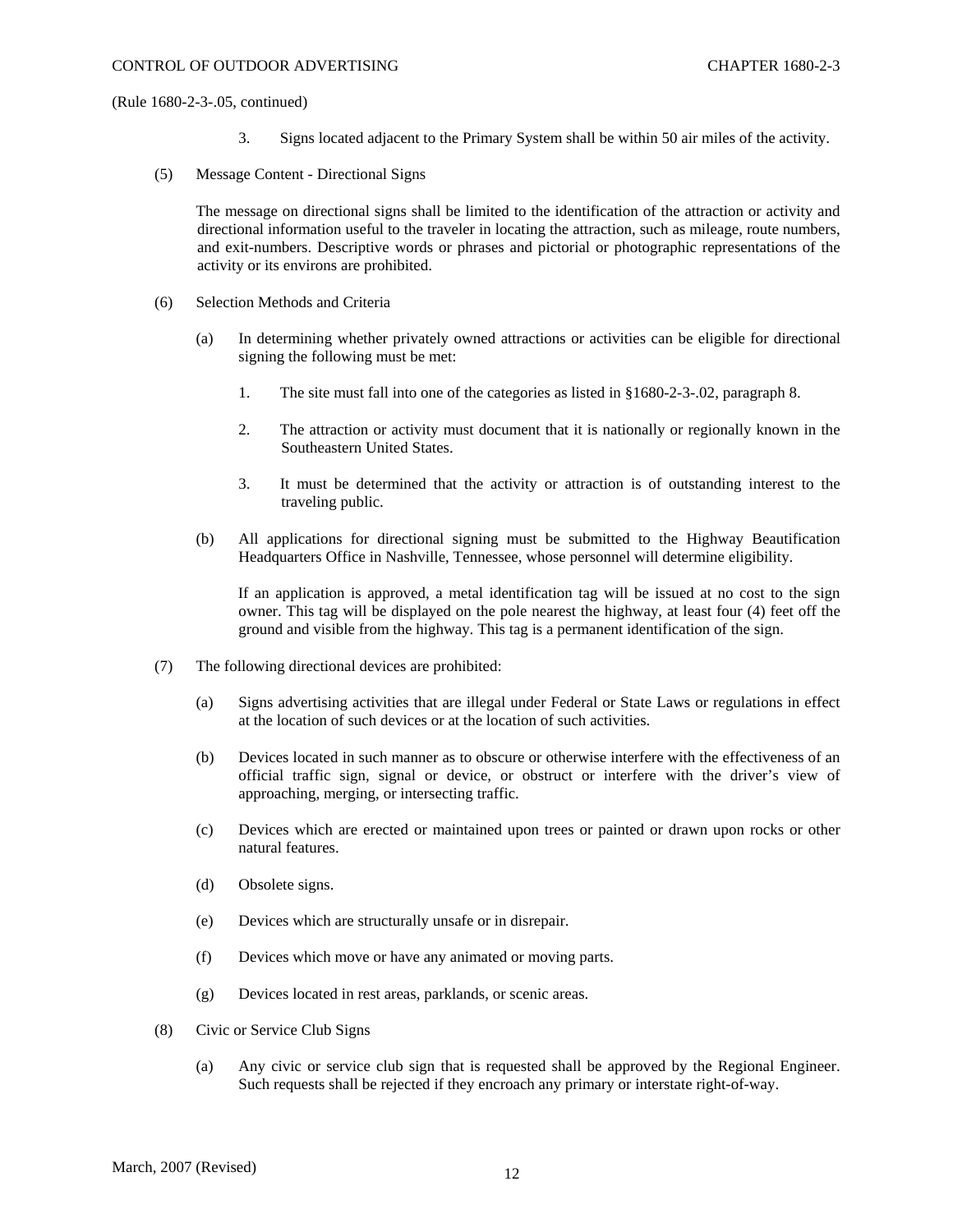- (b) Criteria for civic or service signs are as follows:
	- 1. The sign must be no larger than eight (8) square feet.
	- 2. The message must pertain only to a religious, charitable, or civic organization.
	- 3. Such signs will not be placed in any intersection or in any other location that would block sight distance.

*Authority: T.C.A. § 54-21-112. Administrative History: Original rule certified June 10, 1974. Repeal and new rule filed June 9, 1977; effective July 11, 1977. Repeal and new rule filed January 27, 1989; effective March 13, 1989. Amendment filed December 21, 2006; effective March 6, 2007.* 

# **1680-2-3-.06 ON-PREMISE SIGNS.**

(1) General

Signs advertising the sale or lease of the property on which they are located and signs advertising activities conducted on the property upon which they are located are called "on-premise" signs. These are not required to be permitted as discussed in §1680-2-3-.03, 5. and 6., but are subject to the criteria listed below when determining whether a sign is an on-premise sign.

(2) Characteristics of an On-Premise Sign

A sign will be considered to be an on-premise sign if it meets the following requirements.

- (a) Premise The sign must be located on the same premises as the activity or property advertised.
- (b) Purpose The sign must have as its purpose (1) the identification of the activity, or its products or services, or (2) the sale or lease of the property on which the sign is located, rather than the purpose of general advertising.
- (3) Premises Test

The following criteria shall be used in determining whether a device is located on the same premises as the activity or property advertised:

- (a) The premises on which an activity is conducted is determined by physical facts rather than property lines. Generally, it is defined as the land occupied by the buildings or other physical uses essential to the activity including such areas as are arranged and designed to be used in connection with such buildings or uses.
- (b) The following will not be considered to be a part of the premises on which the activity is conducted and any signs located on such land will be considered "off-premise" advertising.
	- 1. Any land which is not used as an integral part of the principle activity. This would include but is not limited to, land which is separated from the activity, by a roadway, highway, or other obstructions and not used by the activity and extensive undeveloped highway frontage contiguous to the land actually used by a commercial facility even though it might be under the same ownership.
	- 2. Any land which is used for, or devoted to, a separate purpose unrelated to the advertised activity. For example, land adjacent to or adjoining a service station, but devoted to raising of crops, residence, or farmstead uses or other than commercial or industrial uses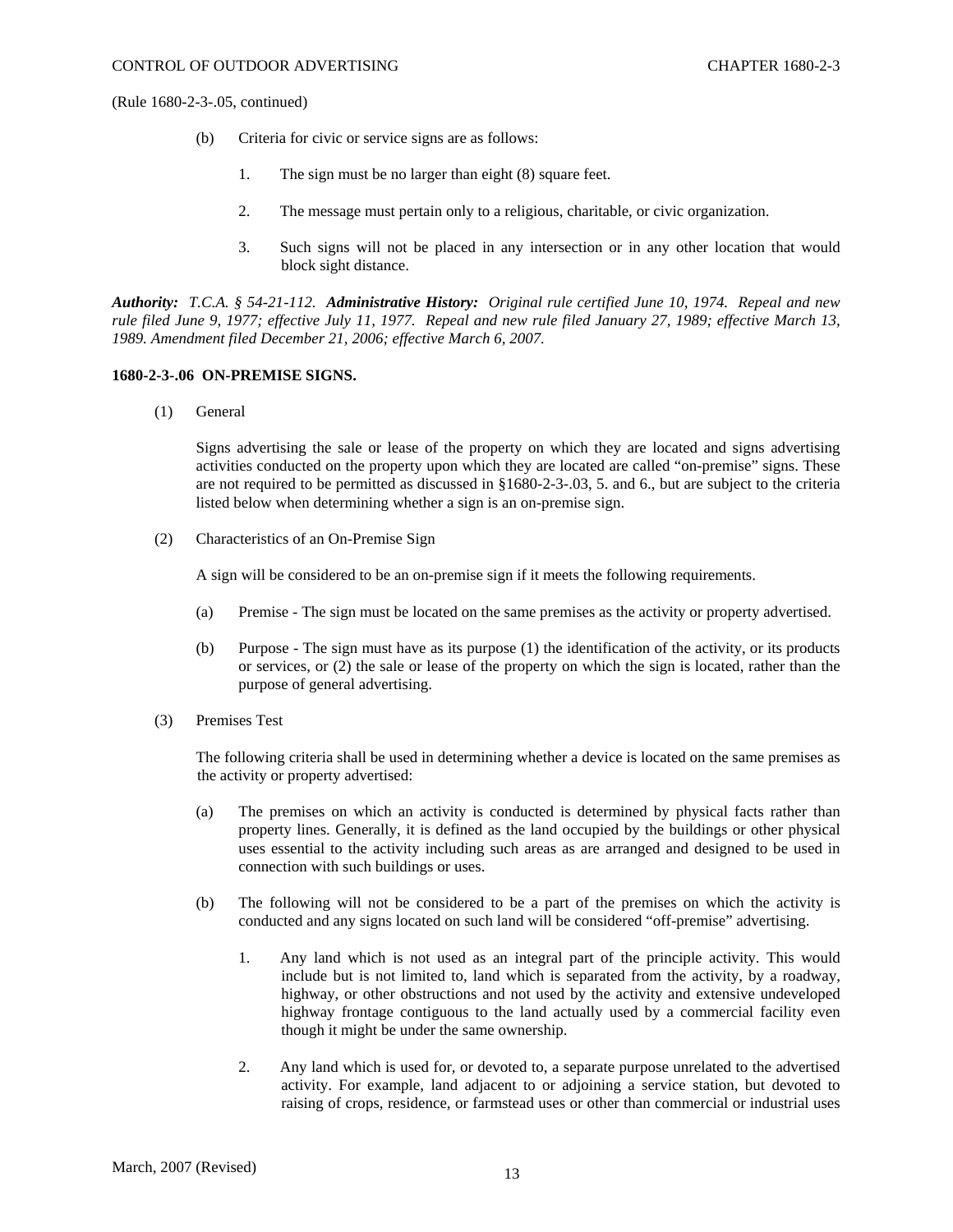having no relationship to the service station activity would not be part of the premises of the service station, even though under the same ownership.

- 3. Any land which is:
	- (i) at some distance from the principle activity, and
	- (ii) in closer proximity to the highway than the principle activity, and
	- (iii) developed or used only in the area of the sign site or between the sign site and the principle activity, and
	- (iv) occupied solely by structures or uses which are only incidental to the principle activity, and which serve no reasonable or integrated purpose related to the activity other than to attempt to qualify the land for signing purposes. Generally, these will be facilities such as picnic, playground, or camping areas, dog kennels, golf driving ranges, skeet ranges, common or private roadways or easements, walking paths, fences, and sign maintenance sheds.
- (c) Narrow Strips

Where the sign site is located at or near the end of a narrow strip contiguous to the advertised activity, the sign site shall not be considered part of the premises on which the activity being advertised is conducted. A narrow strip shall include any configurations of land which is such that it cannot be put to any reasonable use related to the activity other than for signing purposes. In no event shall a sign site be considered part of the premises on which the advertised activity is conducted if it is located upon a narrow strip of land:

- 1. Which is non-building land, such as swamp land, marsh land, or other wet land, or
- 2. Which is a common or private roadway, or
- 3. Held by easement or other lesser interest than the premises where the advertised activity is located.

Note: On-premise advertising may extend to fifty (50) feet from the principle activity as set forth above unless the area extends across a roadway.

(4) Purpose Test

The following criteria shall be used for determining whether a sign has as its purpose (1) the identification of the activity located on the premises or its products or services, or (2) the sale or lease of the property on which the sign is located, rather than the business of outdoor advertising.

- (a) General
	- 1. Any sign which consists solely of the name of the establishment is an on-premise sign.
	- 2. A sign which identifies the establishment's principle or accessory product or services offered on the premises is an on-premise sign.
	- 3. An example of an accessory product would be a brand of tires offered for sale at a service station.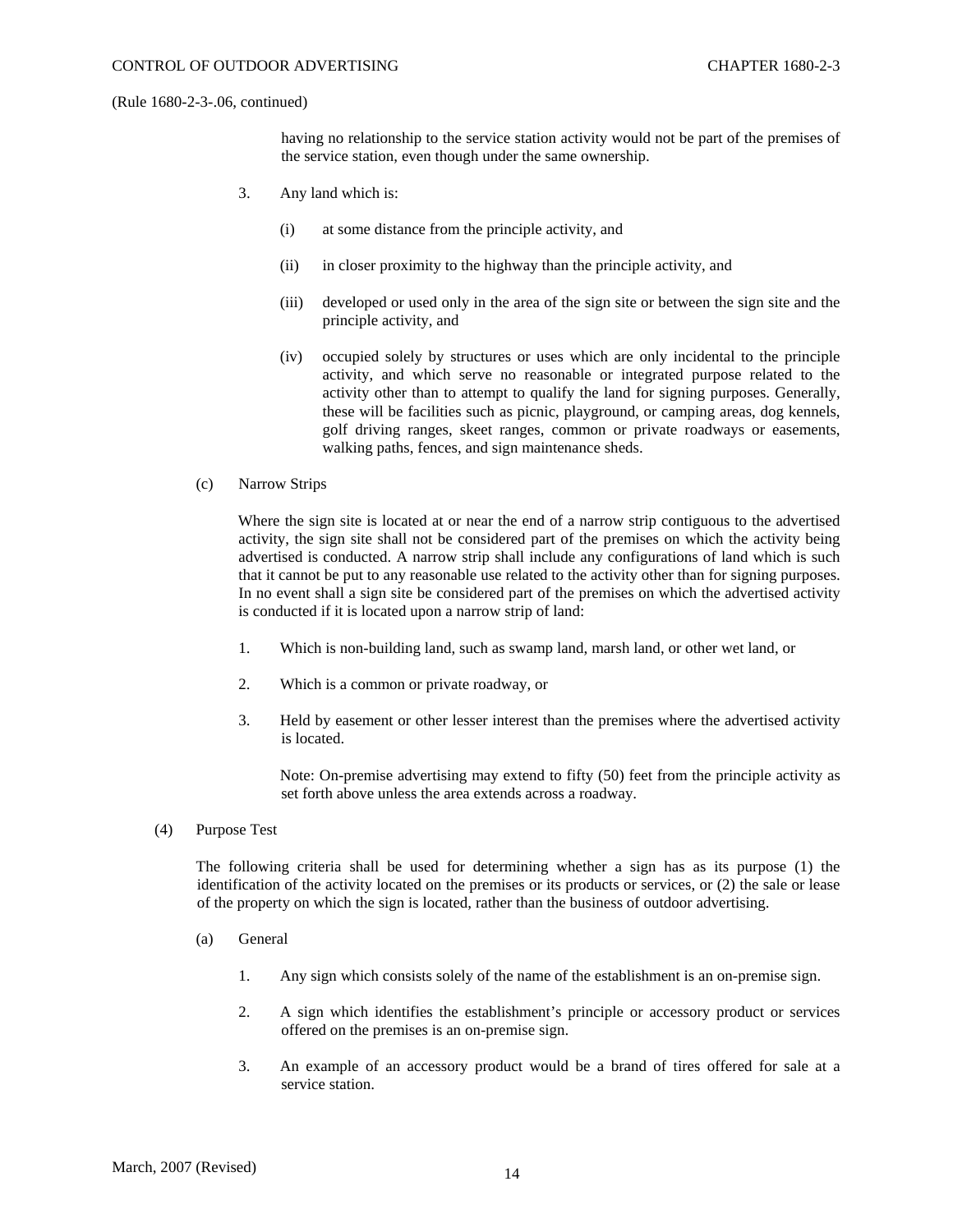- (b) Business of Outdoor Advertising
	- 1. When an outdoor advertising device (1) brings rental income to the property owner, or (2) consists principally of brand name or trade name advertising, or (3) the product or service advertised is only incidental to the principle activity, it shall be considered the business of outdoor advertising and not an on-premise sign. An example would be a typical billboard located on the top of a service station building that advertised a brand of cigarettes or chewing gum which is incidentally sold in a vending machine on the property.
	- 2. An outdoor advertising device which advertises activities conducted on the premises, but which also advertises, in a prominent manner, activities not conducted on the premises, is not an on-premise sign. An example would be a sign advertising a motel or restaurant not located on the premises with a notation or attachment stating "Skeet Range Here," or "Dog Kennels Here." The on-premise activity would only be the skeet range or dog kennels.
- (c) Sale or Lease Signs

A sale or lease sign which also advertises any product or service not located upon and related to the business of selling or leasing the land on which the sign is located is not an on-premise sign. An example of this would be a typical billboard which states *"THIS PROPERTY FOR SALE--- SMITHS MOTEL; 500 ROOMS, AIR CONDITIONED, TURN RIGHT 3 BLOCKS AT MA IN STREET."* 

*Authority: T.C.A. §54-21-23 and U.S.C. §131. Administrative History: Original rule certified June 10, 1974. Repeal and new rule filed June 9, 1977; effective July 11, 1977. Repeal and new rule filed January 27, 1989; effective March 13, 1989.* 

## **1680-2-3-.07 REMOVAL OF ABANDONED SIGNS.**

Abandoned signs will be considered illegal and subject to removal at the expense of the owner after a 12 month period of abandonment has expired and due notice has been given.

*Authority: T.C.A. Title 54, Chapter 26. Administrative History: Original rule certified June 10, 1974. Repeal and new rule filed June 9, 1977; effective July 11, 1977. Repeal and new rule filed January 27, 1989; effective March 13, 1989.* 

### **1680-2-3-.08 VEGETATION CONTROL.**

- (1) Definitions
	- (a) For the purpose of *T.C.A. §54-21-119,* generally visible is defined as capable of being visible to occupants of vehicles using the main traveled way for some of the distance between the point where such capacity occurs and the location perpendicular to the outdoor advertising.
	- (b) For the purpose of *T.C.A. §54-21-119,* clearly visible is defined as capable of advising of the message.
- (2) Administration
	- (a) *T.C.A. §54-21-119,* is construed as being in contemplation of an increase in the amount or size of vegetation within those portions of the right-of-way from which the face of outdoor advertising is capable of being visible to occupants of vehicles using the main traveled way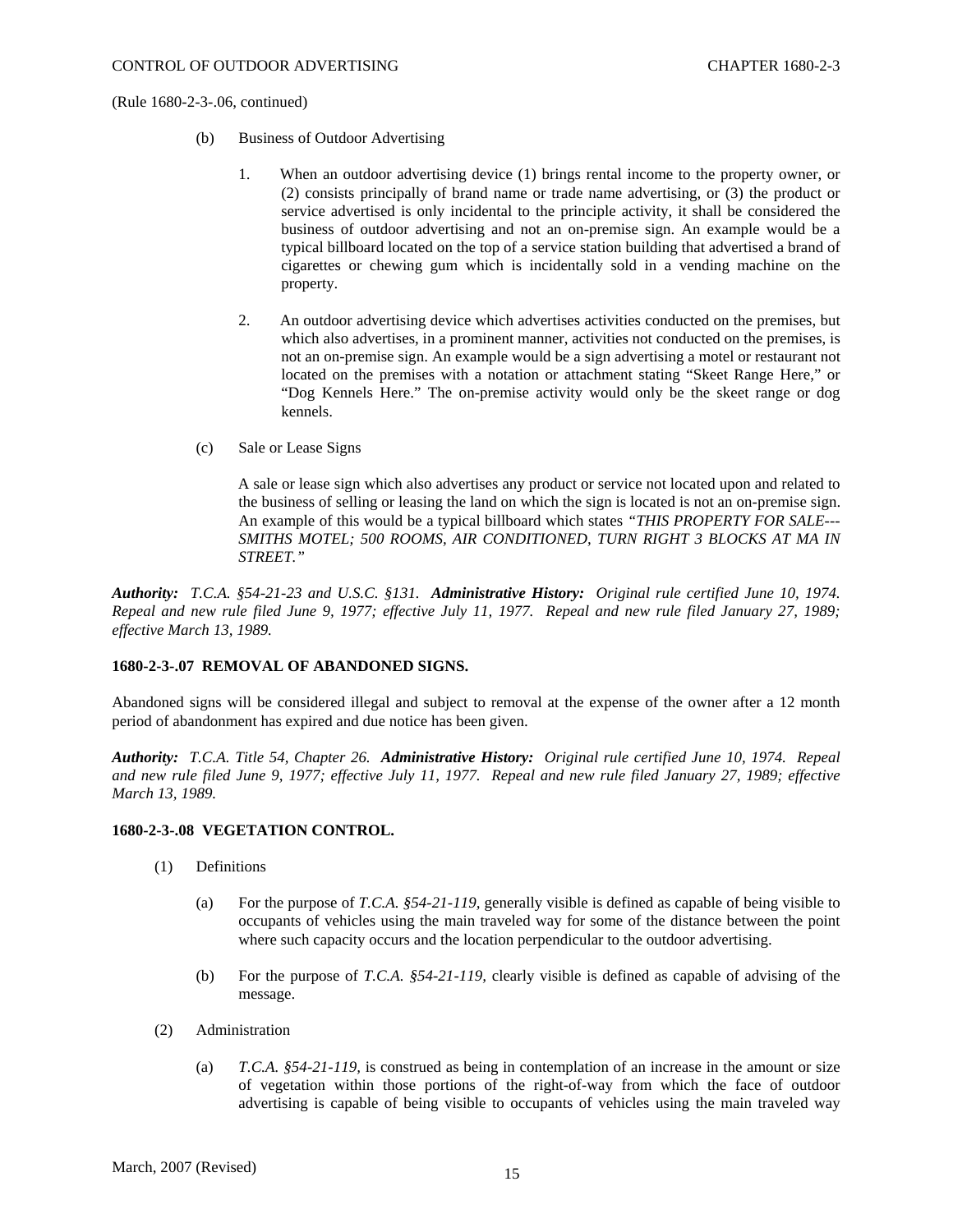existing on the date of erection of the outdoor advertising, whereby such visibility becomes less than general.

- (b) When applications are made for vegetation control permits, the area of general visibility on the date of erection will be reviewed to determine whether such an increase in the amount and size thereof has occurred since the date of erection to warrant the issuance of a permit to attain clear visibility for an area of up to 500 feet within the area of general visibility. Vegetation which blocked the view of the outdoor advertising device on the date of erection will not be eligible for removal.
- (3) Application for Vegetation Control Permit

No person shall begin to cut, trim, or remove vegetation located on the right-of-way adjacent to outdoor advertising without first obtaining a permit from the Highway Beautification Office. The following procedure will be followed in order to obtain a permit for vegetation control:

- (a) request a vegetation control application form.
- (b) return completed application to Highway Beautification Office, Department of Transportation, Maintenance Division, Suite 400 James K. Polk Building, 505 Deaderick Street, Nashville, TN. 37219. Enclose a check or money order made payable to the Tennessee Department of Transportation in the amount of one hundred (\$100.00) dollars. This is a non-refundable fee.
- (c) attach to application a copy of the current permit renewal form for the outdoor advertising around which vegetation control is requested.
- (d) applicant must also attach the following information:
	- 1. an 8"x10" or larger photograph showing the area in which vegetation control is proposed.
	- 2. a scale drawing showing vegetation proposed to be cut, trimmed, or removed. Such vegetation should be labeled.
	- 3. a written proposal
	- 4. a scale drawing showing the proposal replacement vegetation plan.
- (e) If the vegetation control permit is granted the applicant must provide the following:
	- 1. check or money order in the amount of one hundred fifty (\$150.00) dollars made payable to the Tennessee Department of Transportation.
	- 2. surety bond. (a form for this will be provided by the Department)
	- 3. certificate of insurance in the amount of not less than \$100,000 for each person injured and \$300,000 for each accident, plus \$50,000 total property damage for each accident, such insurance to remain in full force and effect until work has been completed and approved by the Department.
- (f) Furthermore if a vegetation control permit is issued the applicant shall abide by all conditions imposed by the Tennessee Department of Transportation, as set forth on the face of the permit, or suffer permit revocation and other consequences of law.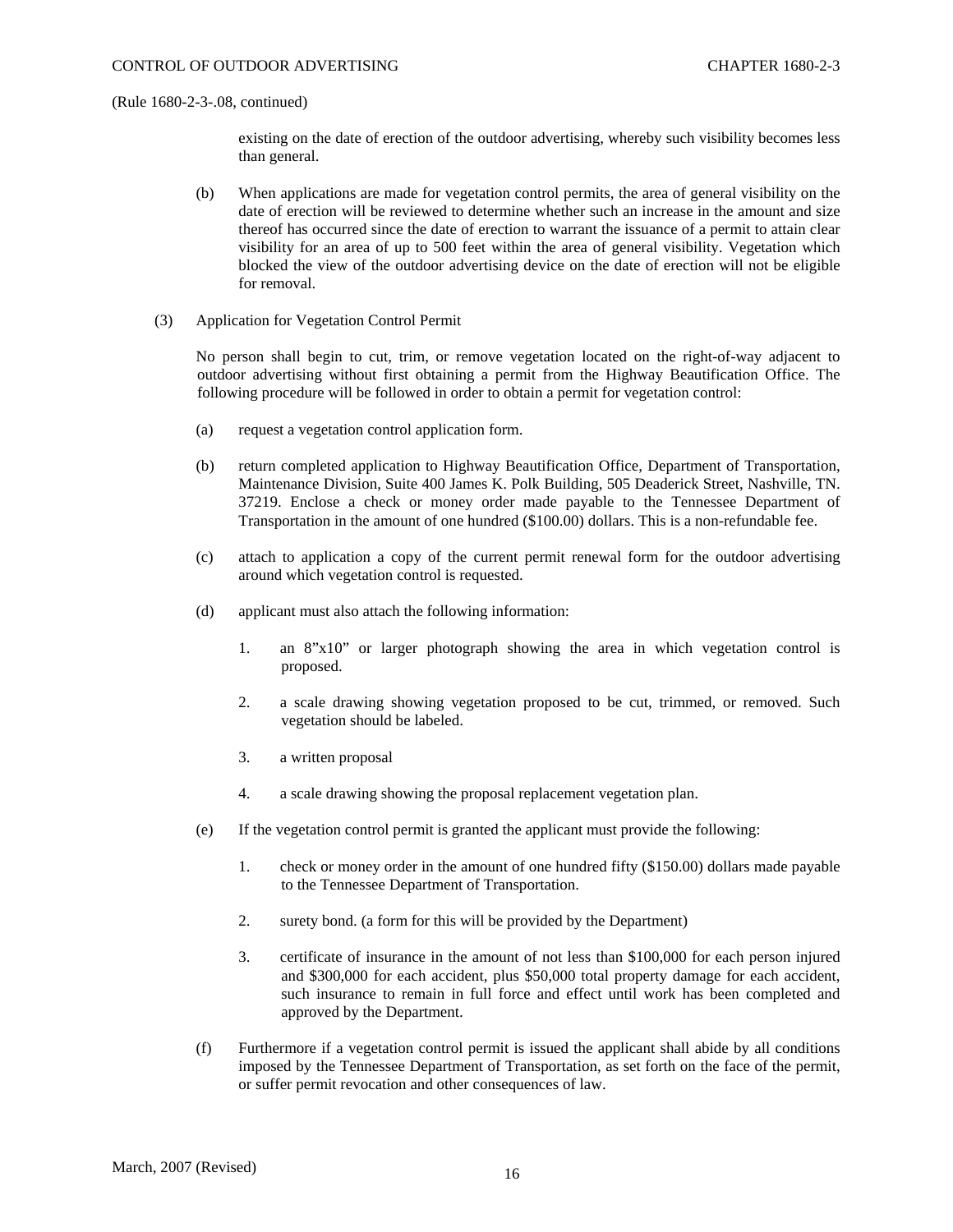(g) Vegetation control permits will be issued each year from October 1 through April 15. All work must be completed by April 15th. The Highway Beautification Office will accept vegetation control applications on September 1 of each year.

Note: Vegetation control maintenance permits will be issued between April 15 and October 1 provided no replacement vegetation is required.

*Authority: T.C.A. §54-21-23 and U.S.C. §131. Administrative History: Original rule certified June 10, 1974. Repeal and new rule filed June 9, 1977; effective July 11, 1977. Repeal and new rule filed January 27, 1989; effective March 13, 1989.*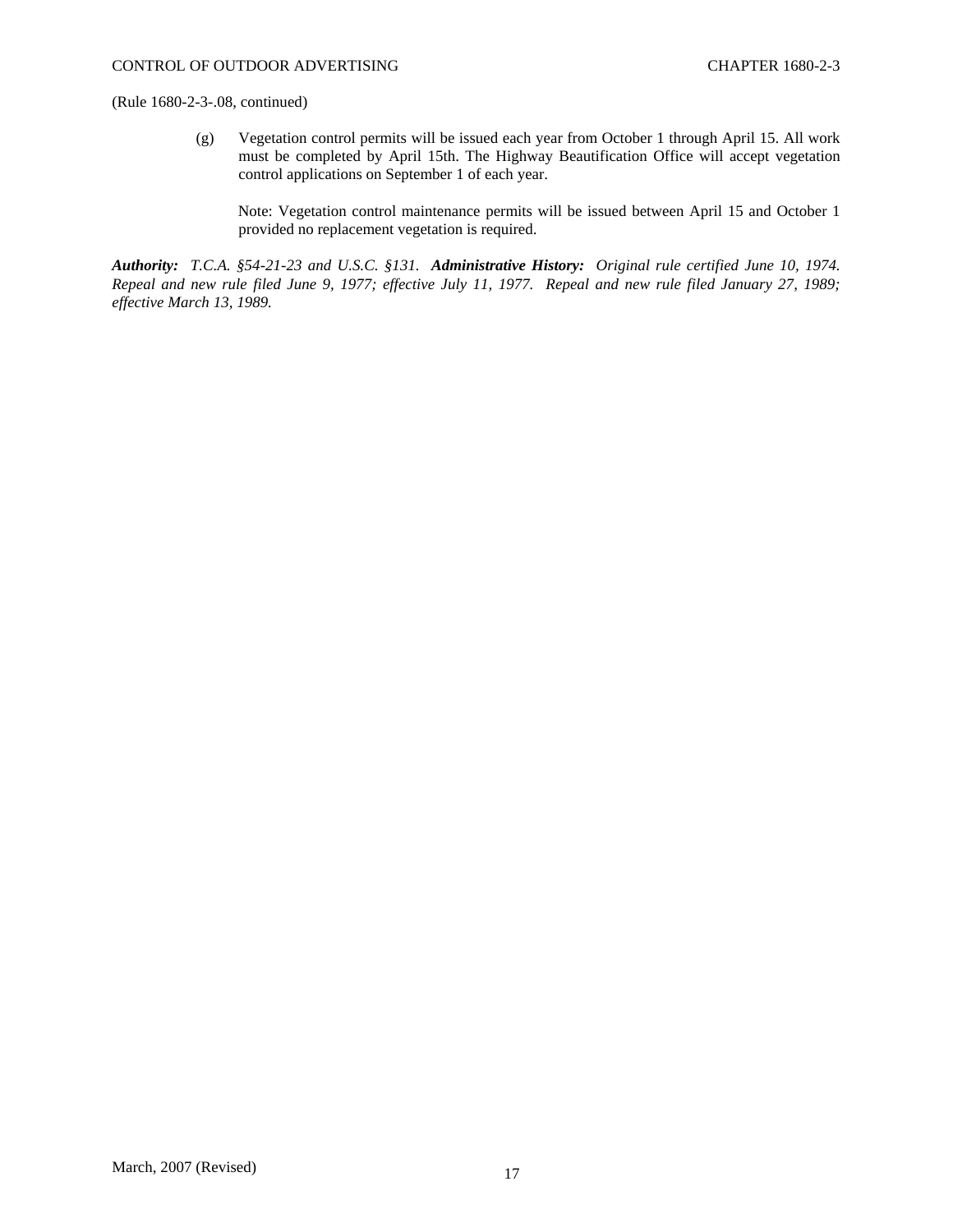# **1680-2-3-.09 APPENDIX.**

| NOSWNC.<br>CARTER<br><b>HANT TOOS</b><br>A PAINTS OF<br>$S_{\mu_{\eta}}$<br>Change R<br>$\mathfrak{s}_i$<br>COCKE                                                                                                                                                  | REGION                                                                  | Washington<br>Sullivan<br>Johnson<br>Loudon<br>Monroe<br>Morgan<br>Sevier<br>Unicoi<br>Union<br>Roane<br><b>Scutt</b><br>Knox                   | TENNESSEE DEPARTMENT OF TRANSPORTATION<br>REGIONS<br>OF THE |
|--------------------------------------------------------------------------------------------------------------------------------------------------------------------------------------------------------------------------------------------------------------------|-------------------------------------------------------------------------|-------------------------------------------------------------------------------------------------------------------------------------------------|-------------------------------------------------------------|
| <b>HEATHER</b><br>London<br>JEFFER DE<br>Lundration<br>St Ville 4<br>CLAIBORNE<br>ACTES<br>$1$ <sup>8</sup> $\epsilon$ $\sigma_{\nu_{\bm{M}}}$<br>to<br>The<br>1130ams<br><b>MOERS OF</b><br>Water.                                                                |                                                                         | Jefferson<br>Claiborne<br>Grainger<br>Anderson<br>Campbell<br>Hancock<br>Hemblen<br>Hawkins<br>Carter<br>Greene<br>Blount<br>Cocke              |                                                             |
| <b>RIGINAL</b><br>ARAN<br><b>SCOTT</b><br><b>HMIN</b><br><b>LORGAL</b><br>ICUMBERLAN<br>SS-ARTIST<br>단<br>$\begin{pmatrix} 1 & 1 & 1 \\ 0 & 1 & 1 \end{pmatrix}$<br>Josophy<br>Oxfator                                                                             | $v_{0g}$<br>$\mathbf{D}_{\mathcal{G}_{\mathcal{V}_{\mathcal{G}}}}$<br>Ħ | Sequatchie<br>Van Buren<br>Overton<br>Pickett<br>Marion<br>Putnam<br>uarren<br>McMinn<br>Meigs<br>White<br>Polk<br>Rhea                         |                                                             |
| きょうしょ<br>scaustc<br><b>Willie</b><br>CLAY<br>نومي<br><b>ONDE</b><br><b>ARLA</b><br>$\mathcal{L}_{\mathcal{L}_{\mathcal{P}_{\mathcal{S}}}}$<br><b>COART</b><br>$\overline{C}$<br>o <sub>ver</sub><br><b>J</b> <sub>Jugo</sub><br>ga LE.                             | REGION<br><b>YOINKAN</b>                                                | Cumberland<br>Hamilton<br>Franklin<br>Pentress<br>Jackson<br>Eledsoe<br>Bradloy<br>Grundy<br>DeKalb<br>Coffee<br>Cannon<br>Clay                 |                                                             |
| A ORD ASHALL<br>Become<br><b>EXAMPLE</b><br><b>DAVIDSON</b><br>FOBERTSON<br>$\frac{1}{\sqrt{1+\log n}}$<br>144504<br>run Ch<br>'n,<br>ŝ                                                                                                                            | $v_{\phi_{\lambda_{\nu}}}$<br>$s_{3\gamma_{\mathfrak{g}}}$              | Wayno<br>Williamson<br>Montgomery<br>Rutherford<br>Robertson<br>Prousdale<br>Stewart<br>Summer<br>$W11$ son<br>Smith<br>Perry<br>Moore<br>Maury |                                                             |
| <b>Le Thomas</b><br><b>JONEWAY</b><br>Nov 1010<br>Articles<br>Livis<br><b>HOUSTON</b><br>SI 38Hd H AH<br>Lake Le<br>$\mathbf{v}_{\mathbf{q},\mathbf{p}_{\mathbf{q}}}$<br>$u_{t,j}$<br>$\overline{a_{\ell_{k_{\gamma}}}}$<br><b>AUTARD 30</b><br>$w_0$ or $w_{\mu}$ | REGION III                                                              | Humphreys<br>Cheatham<br>Davidson<br>Laurence<br>Marshall<br>Dickson<br>Giles<br>Houston<br>Bedford<br>Hickman<br>Lincoln<br>Lewis<br>Macon     | ZONED COUNTIES                                              |
| HENRY<br>CARROLL<br>neworkson<br>usi <sup>tes</sup><br>447643<br>A Maritim<br><b>MUSICAN</b><br><b>BS0N</b><br>÷,<br><b>OHION</b><br><b>Ageleri</b><br>CONSTANTING<br>31 Art 24 p.)                                                                                | Ħ<br>$r_{3}$<br>REGION .                                                | rdale<br>rson<br>Lauderds<br>McMairy<br>Madison<br>Madison<br>Obion<br>Shelby<br>Tipton<br>Meskley<br>$\mathfrak{S}$<br>Hende<br>Henry<br>Lake  | COMPREIENSIVELY                                             |
| L. Luciens<br>TIPTON<br><b>Le July</b>                                                                                                                                                                                                                             |                                                                         | Crockett<br>Hardeman<br>Chester<br>Decatur<br>Byer<br>Fayette<br>Gibson<br>poomfap<br>Carroll<br>Hardin<br>Benton                               |                                                             |

March, 2007 (Revised) 18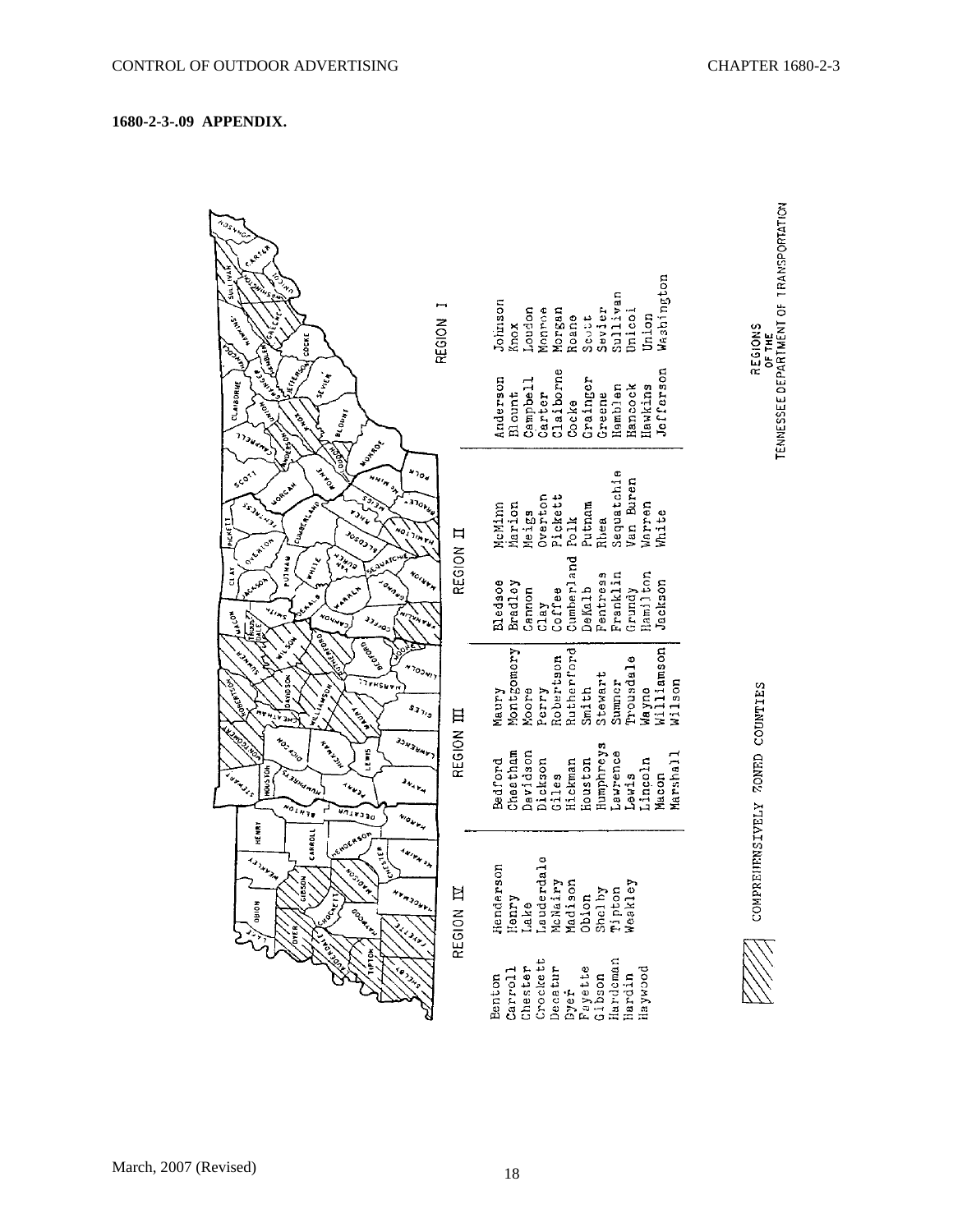| STATE OF TENNESSEE, DEPARTMENT OF TRANSPORTATION  |
|---------------------------------------------------|
|                                                   |
| OUTDOOR ADVERTISING DEVICE APPLICATION AND PERMIT |
|                                                   |

|                                                                                                                                                                                                                                                                                                                                                                                                |                  | Street Address              |                                         |                                                                     |                     |  |  |  |
|------------------------------------------------------------------------------------------------------------------------------------------------------------------------------------------------------------------------------------------------------------------------------------------------------------------------------------------------------------------------------------------------|------------------|-----------------------------|-----------------------------------------|---------------------------------------------------------------------|---------------------|--|--|--|
| City                                                                                                                                                                                                                                                                                                                                                                                           | State            |                             | Zip Code<br>Phone No.                   |                                                                     | Date of Application |  |  |  |
| Property Owner-Name & Address                                                                                                                                                                                                                                                                                                                                                                  |                  |                             |                                         |                                                                     |                     |  |  |  |
| Lessor (if other than property owner)-Name & Address                                                                                                                                                                                                                                                                                                                                           |                  |                             |                                         |                                                                     |                     |  |  |  |
|                                                                                                                                                                                                                                                                                                                                                                                                |                  |                             |                                         |                                                                     |                     |  |  |  |
| LOCATION OF OUTDOOR ADVERTISING DEVICE                                                                                                                                                                                                                                                                                                                                                         |                  | SIDE OF ROAD<br>(CHECK ONE) | North<br>South __                       | East $\frac{1}{2}$<br>West_                                         |                     |  |  |  |
| Yes __<br>Yes.<br>is the device on a controlled access highway?<br>Is the device within 1000 Ft. of an entrance or exit?<br>No.<br>No.                                                                                                                                                                                                                                                         |                  |                             |                                         |                                                                     |                     |  |  |  |
| <b>Highway Number</b>                                                                                                                                                                                                                                                                                                                                                                          |                  | Nearest Town or Place       |                                         | Miles from Town or Place                                            |                     |  |  |  |
| _ Tenn. ___________<br>U.S.                                                                                                                                                                                                                                                                                                                                                                    |                  |                             |                                         | North ______ South ______ East                                      | West                |  |  |  |
| Present Zoning of Site:                                                                                                                                                                                                                                                                                                                                                                        |                  |                             | Sign Erection Date                      |                                                                     |                     |  |  |  |
| If unzoned commercial or industrial, name of qualifying activity,                                                                                                                                                                                                                                                                                                                              |                  | No _                        |                                         | Inside Corporate Limit of City or<br>Town, if yes what City or Town |                     |  |  |  |
|                                                                                                                                                                                                                                                                                                                                                                                                |                  | Yes ___                     |                                         |                                                                     |                     |  |  |  |
| COUNTY: _____<br>Distance to nearest outdoor advertising device in each direction. Same side of road                                                                                                                                                                                                                                                                                           |                  |                             |                                         |                                                                     |                     |  |  |  |
|                                                                                                                                                                                                                                                                                                                                                                                                |                  |                             |                                         |                                                                     |                     |  |  |  |
|                                                                                                                                                                                                                                                                                                                                                                                                | $Ft. No., \_\_$  | . Ft. E .                   | Ft. W.                                  |                                                                     |                     |  |  |  |
| Sign Material; Face and Uprights:                                                                                                                                                                                                                                                                                                                                                              | Area:            |                             | Shape:                                  |                                                                     |                     |  |  |  |
| Wood _________ Combination ______                                                                                                                                                                                                                                                                                                                                                              |                  | __ Sq. Ft.                  | Square                                  | Triangular                                                          |                     |  |  |  |
| Metal ________ Lighted ______                                                                                                                                                                                                                                                                                                                                                                  | Dimensions:      |                             | _____ Circular                          | Slatted                                                             |                     |  |  |  |
|                                                                                                                                                                                                                                                                                                                                                                                                | Height _____     | $E = \mathsf{F}$ t.         | ____ Rectangular ______ Other           |                                                                     |                     |  |  |  |
|                                                                                                                                                                                                                                                                                                                                                                                                | Width __         | Ft.                         |                                         |                                                                     |                     |  |  |  |
| NOTE: The Following Must Accompany This Application                                                                                                                                                                                                                                                                                                                                            |                  |                             |                                         |                                                                     |                     |  |  |  |
| 1) A sketch of the sign site location on a separate sheet of paper.                                                                                                                                                                                                                                                                                                                            |                  |                             |                                         |                                                                     |                     |  |  |  |
| 2) A copy of a valid land lease or signed affidavit by the property owner stating permission has been given to erect a sign.                                                                                                                                                                                                                                                                   |                  |                             |                                         |                                                                     |                     |  |  |  |
| (Property owner's signature must be notarized.)<br>3) A check or money order in the amount of \$75.00 payable to the Tennessee Department of Transportation.                                                                                                                                                                                                                                   |                  |                             |                                         |                                                                     |                     |  |  |  |
| FIELD INSPECTION REQUIREMENT: The applicant must mark the location for a proposed sign site with an easily visible flag                                                                                                                                                                                                                                                                        |                  |                             |                                         |                                                                     |                     |  |  |  |
| or stake. Failure to properly mark a proposed site will result in the rejection of this application; the application fee will be re-                                                                                                                                                                                                                                                           |                  |                             |                                         |                                                                     |                     |  |  |  |
| tained as required by law.                                                                                                                                                                                                                                                                                                                                                                     |                  |                             |                                         |                                                                     |                     |  |  |  |
| This application is for a permit for one facing of an outdoor advertising device. The permit is not transferable to another Out-<br>door Advertising Device.                                                                                                                                                                                                                                   |                  |                             |                                         |                                                                     |                     |  |  |  |
| I hereby certify that I have personally examined and understand the "Rules and Regulations for the Control of Outdoor Adver-<br>tising" and this application is made in compliance with same, and further certify that the statements made on the application<br>are accurate and true to the best of my knowledge and understand that if investigation reveals that any of the information on |                  |                             |                                         |                                                                     |                     |  |  |  |
| the application is false the permit will be voided, tag confiscated, and the Outdoor Advertising Device will be declared illegal.<br>I also certify that the only Vegetation Control allowed at this location for signs erected after April 20, 1983, will be to maintain<br>the visibility as it existed on the date of erection.                                                             |                  |                             |                                         |                                                                     |                     |  |  |  |
|                                                                                                                                                                                                                                                                                                                                                                                                |                  |                             |                                         |                                                                     |                     |  |  |  |
|                                                                                                                                                                                                                                                                                                                                                                                                |                  | Signed _                    |                                         |                                                                     |                     |  |  |  |
|                                                                                                                                                                                                                                                                                                                                                                                                |                  |                             |                                         |                                                                     |                     |  |  |  |
| D.O.T.<br>OFFICE USE ONLY                                                                                                                                                                                                                                                                                                                                                                      |                  |                             |                                         |                                                                     |                     |  |  |  |
| DATE OF ISSUANCE                                                                                                                                                                                                                                                                                                                                                                               | <b>ISSUED BY</b> |                             | TAG AND PERMIT NUMBER 19.               |                                                                     |                     |  |  |  |
| ROW FORM 201                                                                                                                                                                                                                                                                                                                                                                                   |                  |                             | Return White, Yellow and Pink Copies to |                                                                     |                     |  |  |  |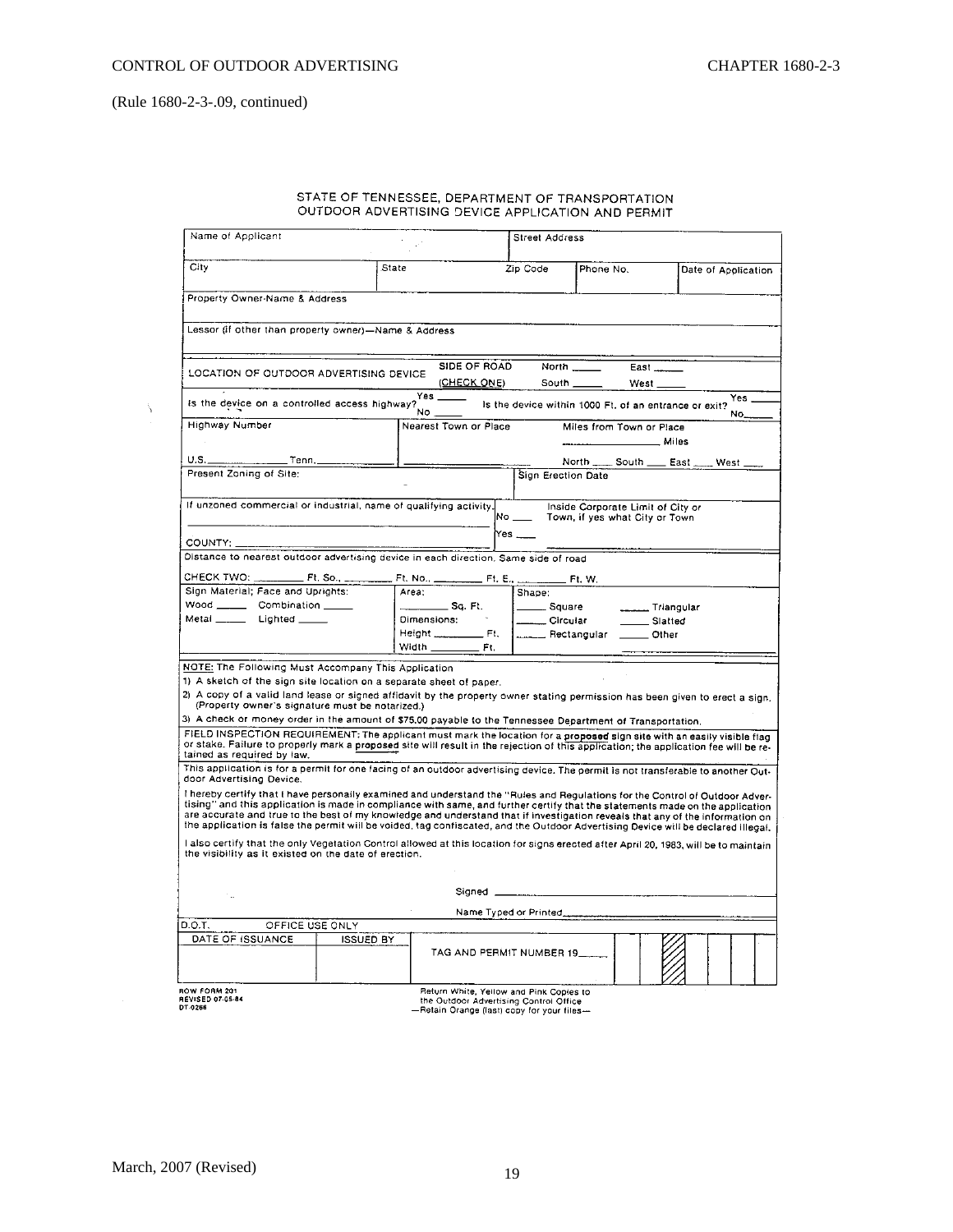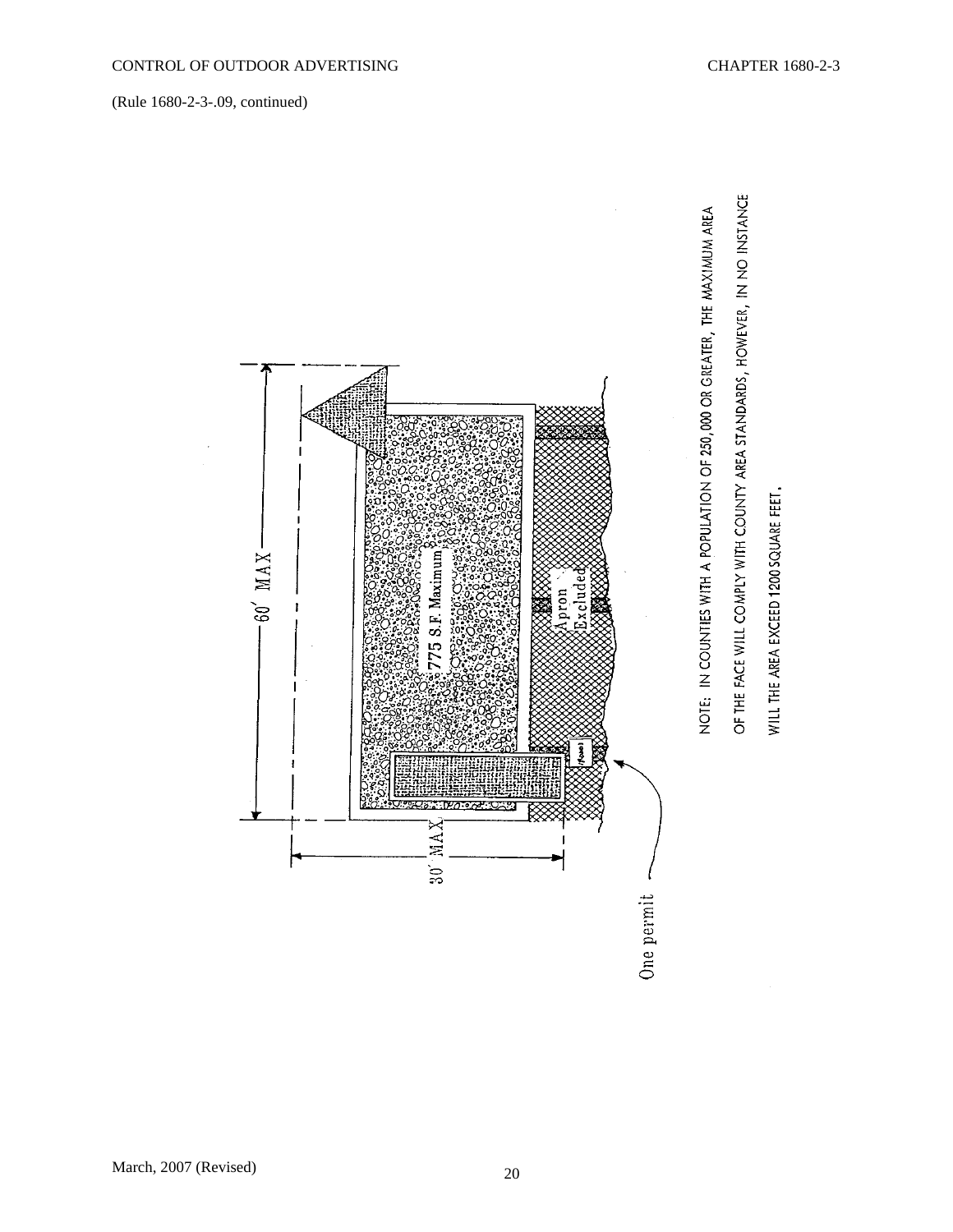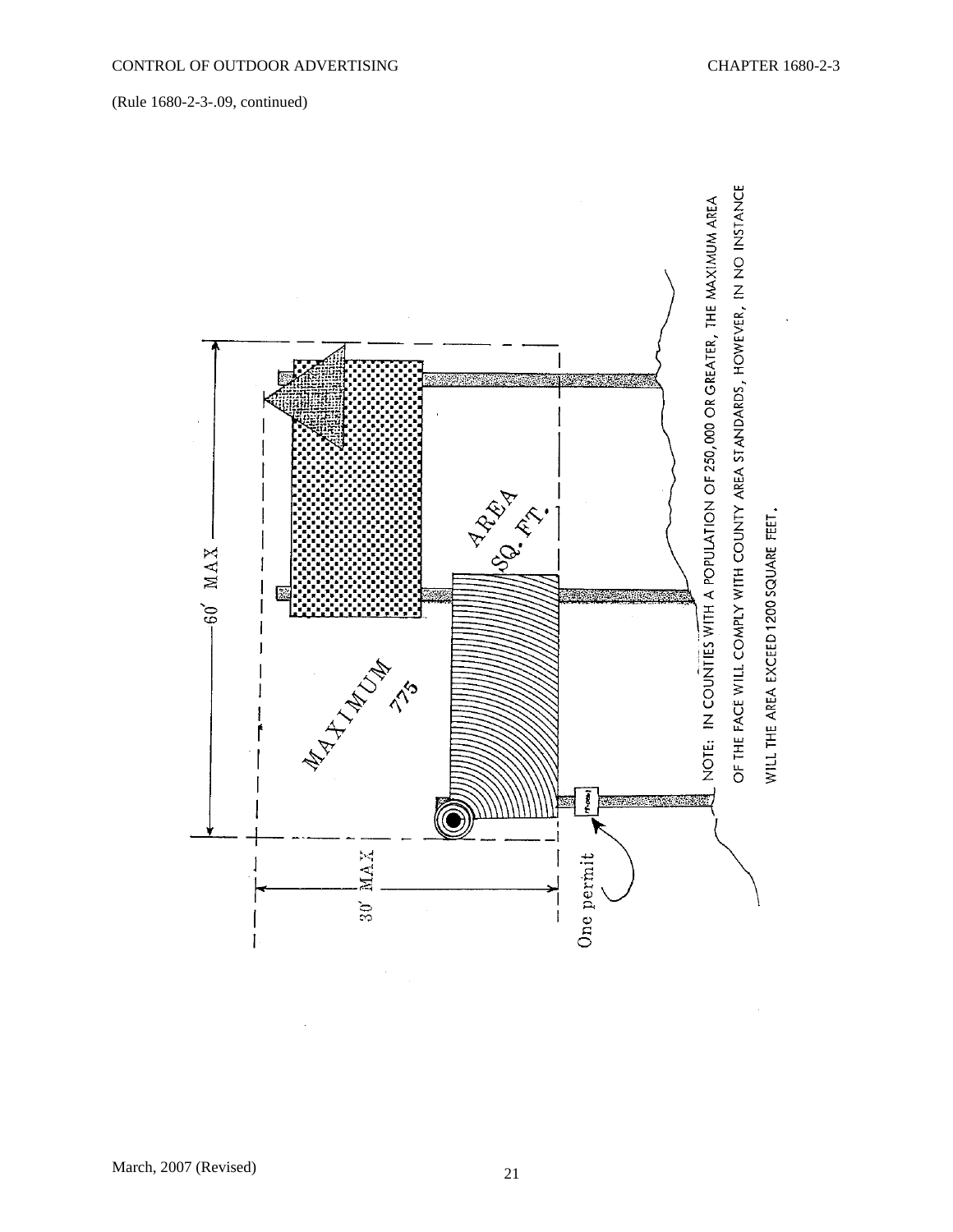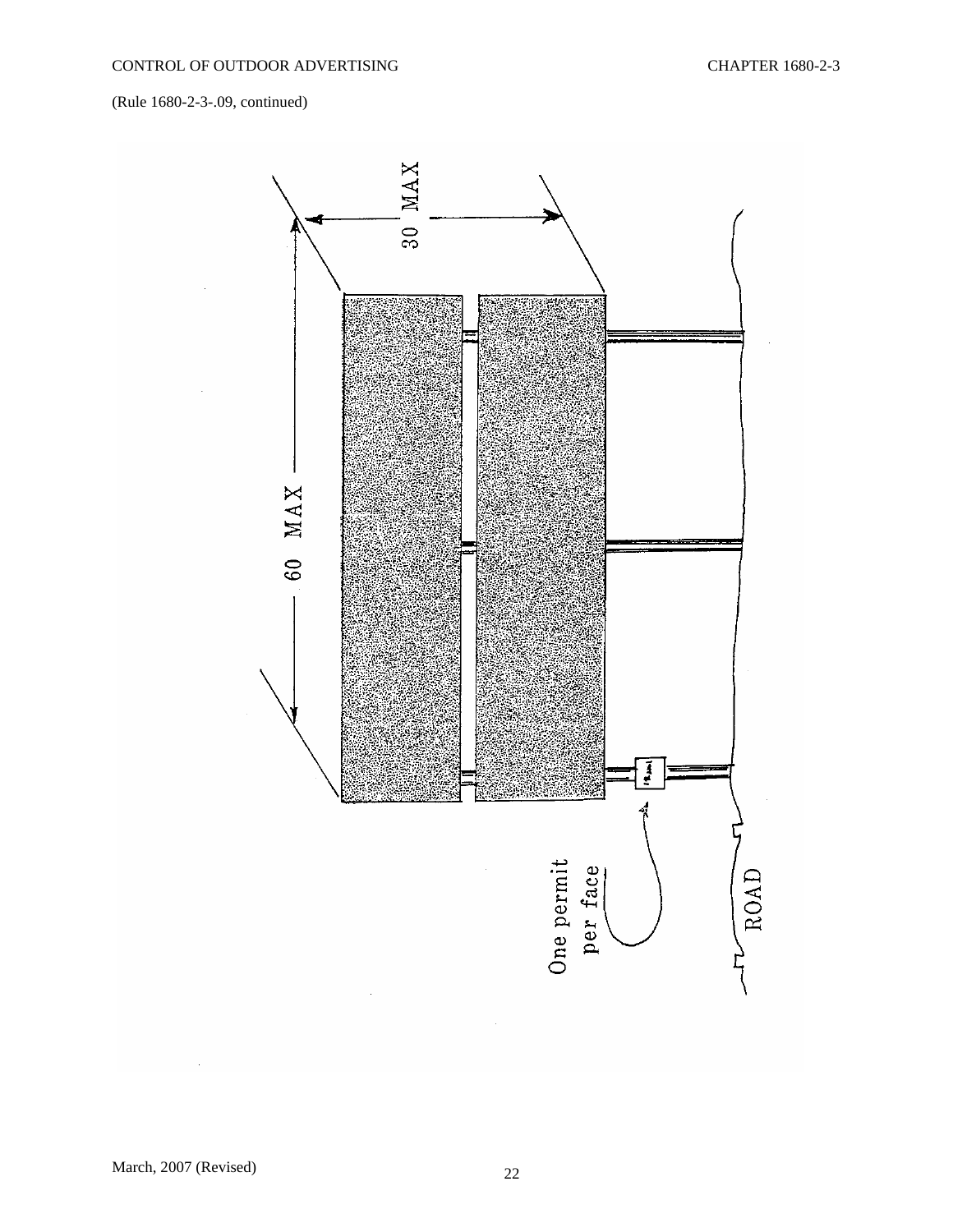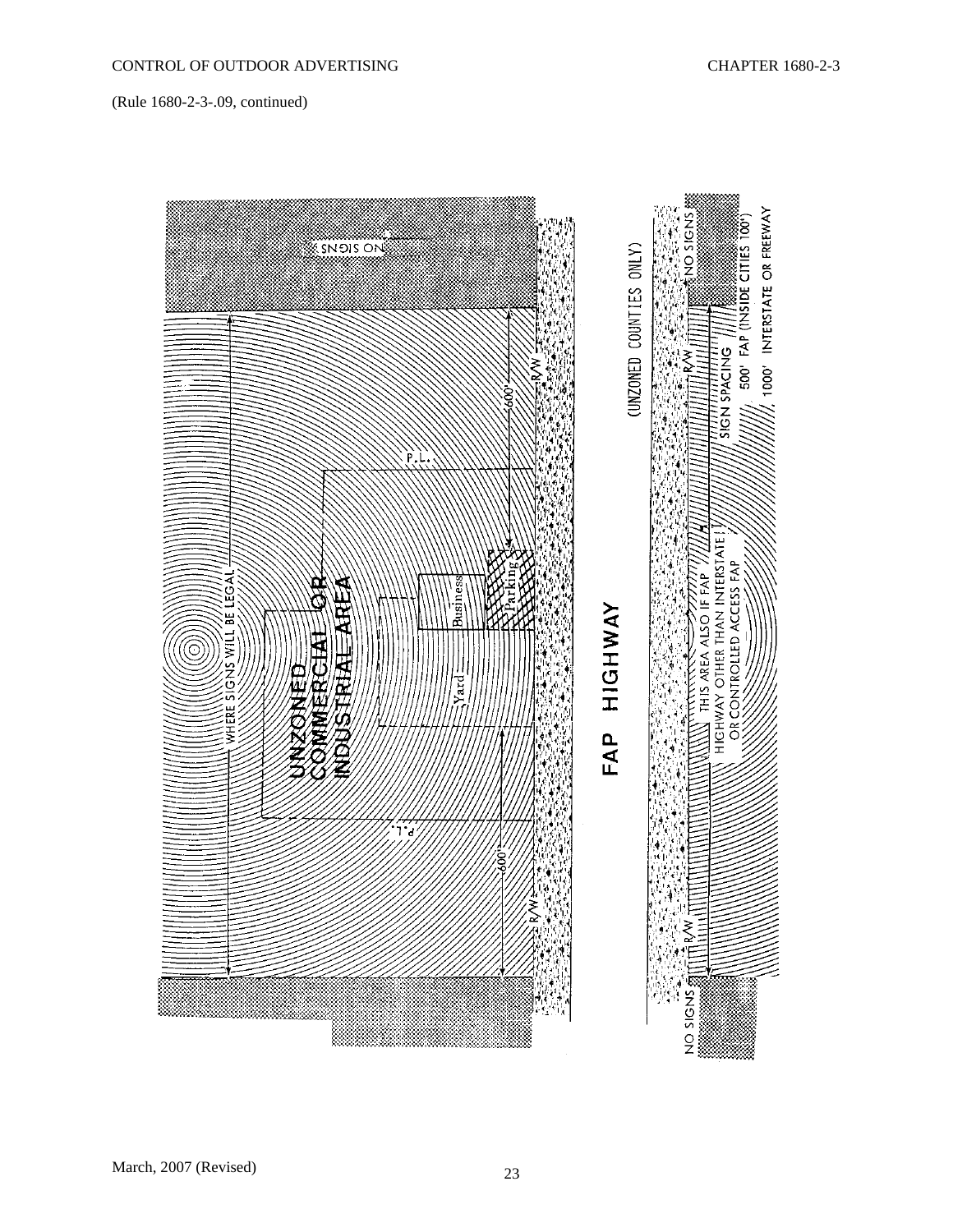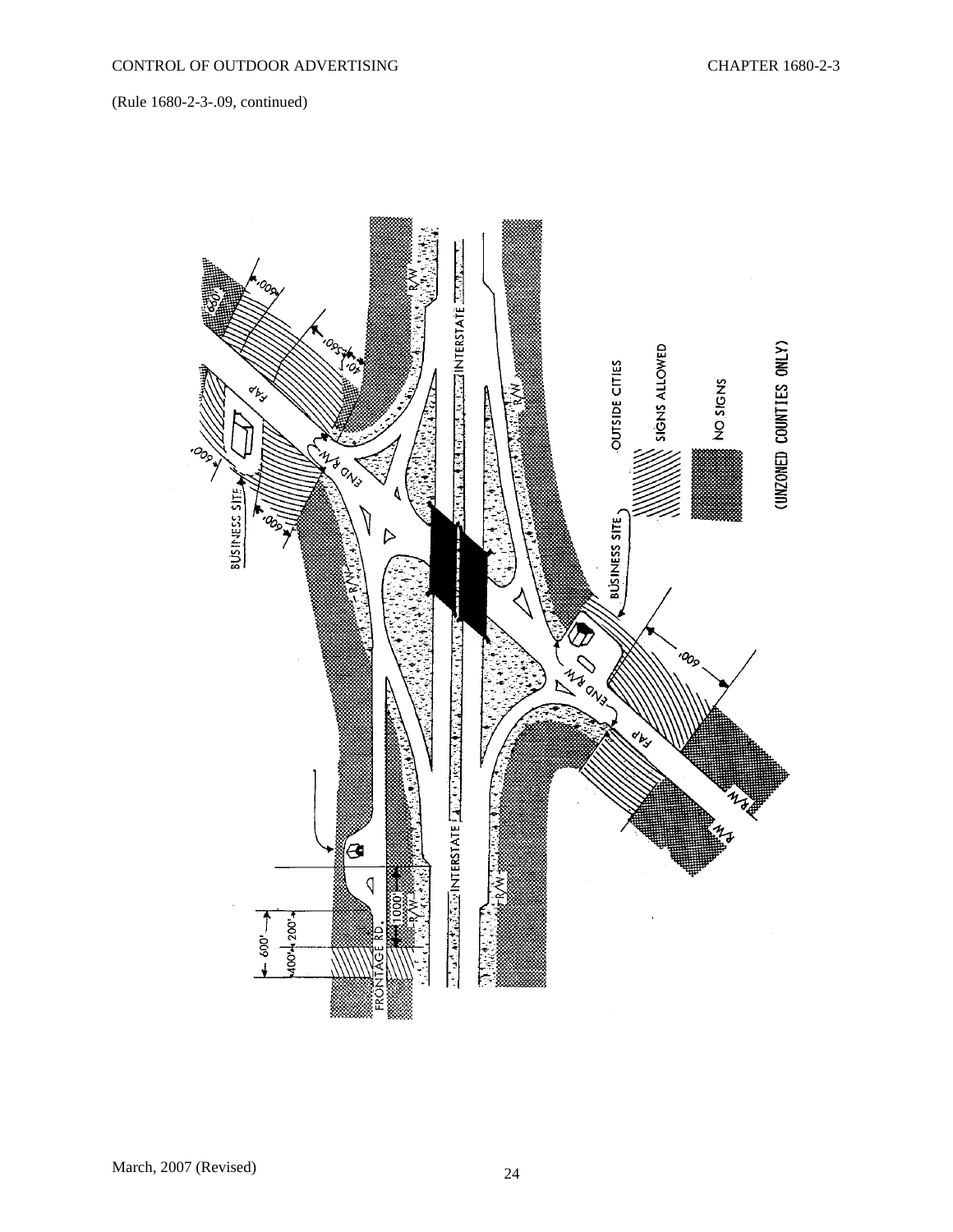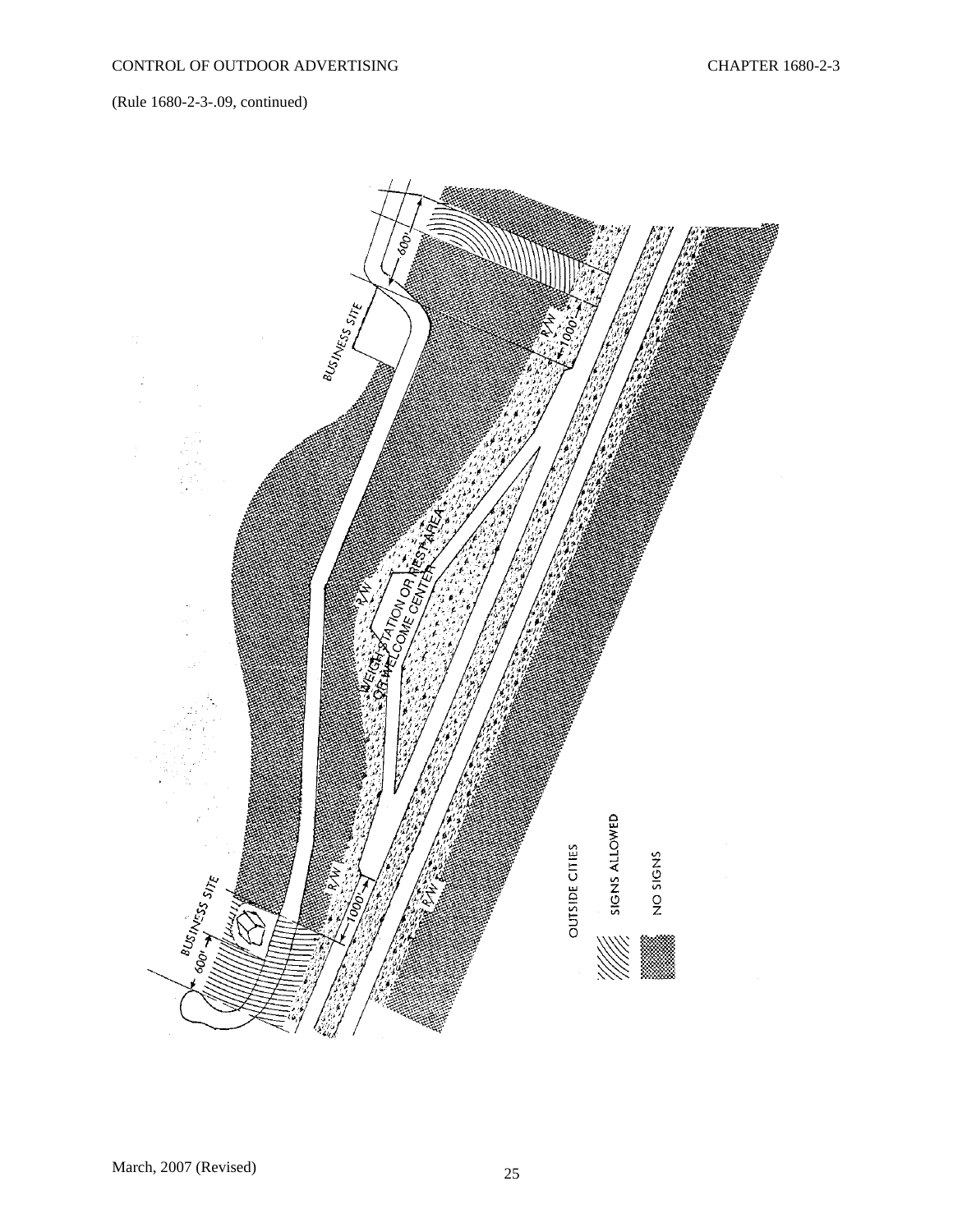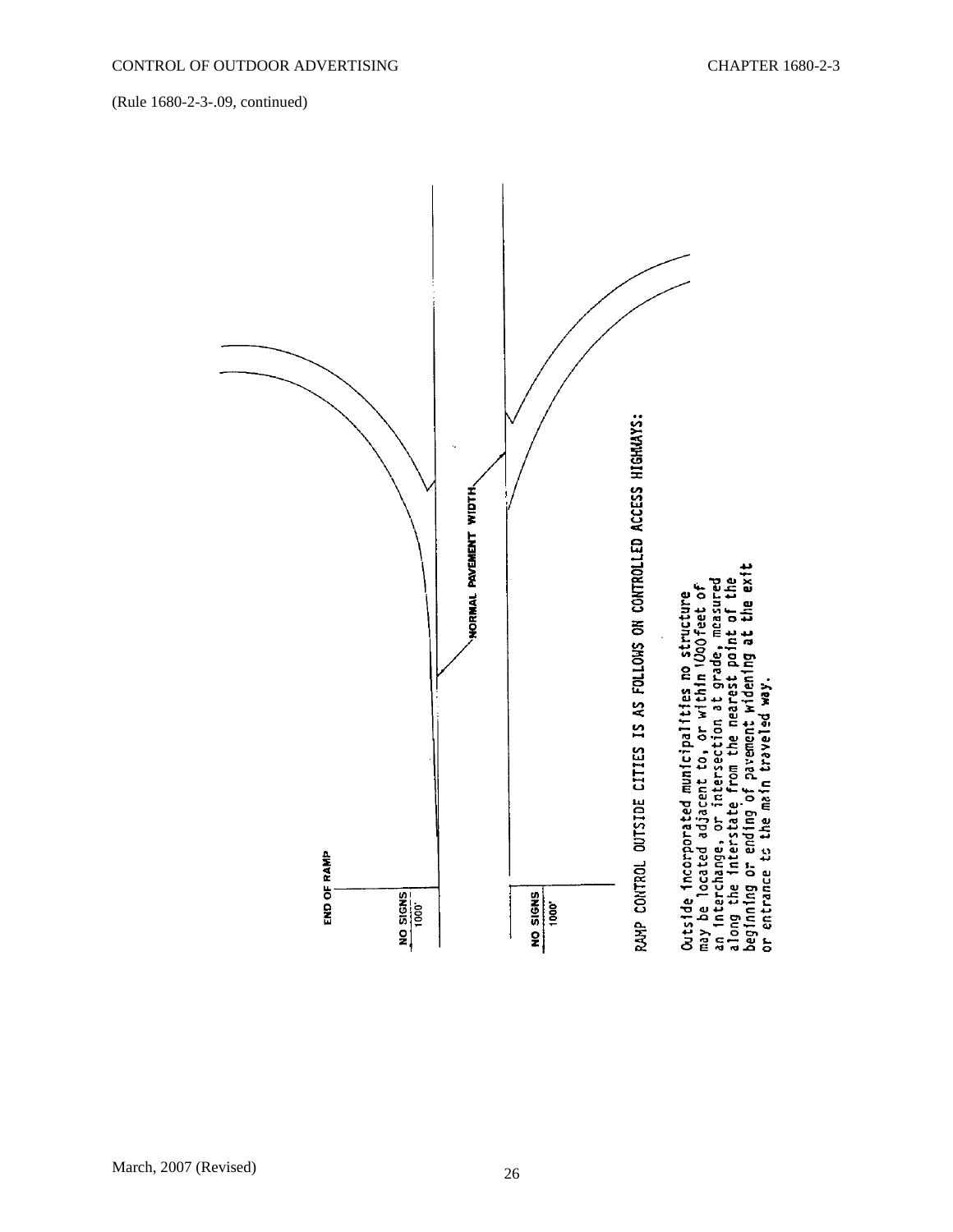

DENOTES SIGN  $\overset{\circ}{\mathcal{J}}$ 

#### SPACING IS MEASURED AS FOLLOWS:

The minimum distance tetween signs shall be<br>measured along the nearest edge of the pavement<br>between points directly opposite the signs along<br>each side of the highway.